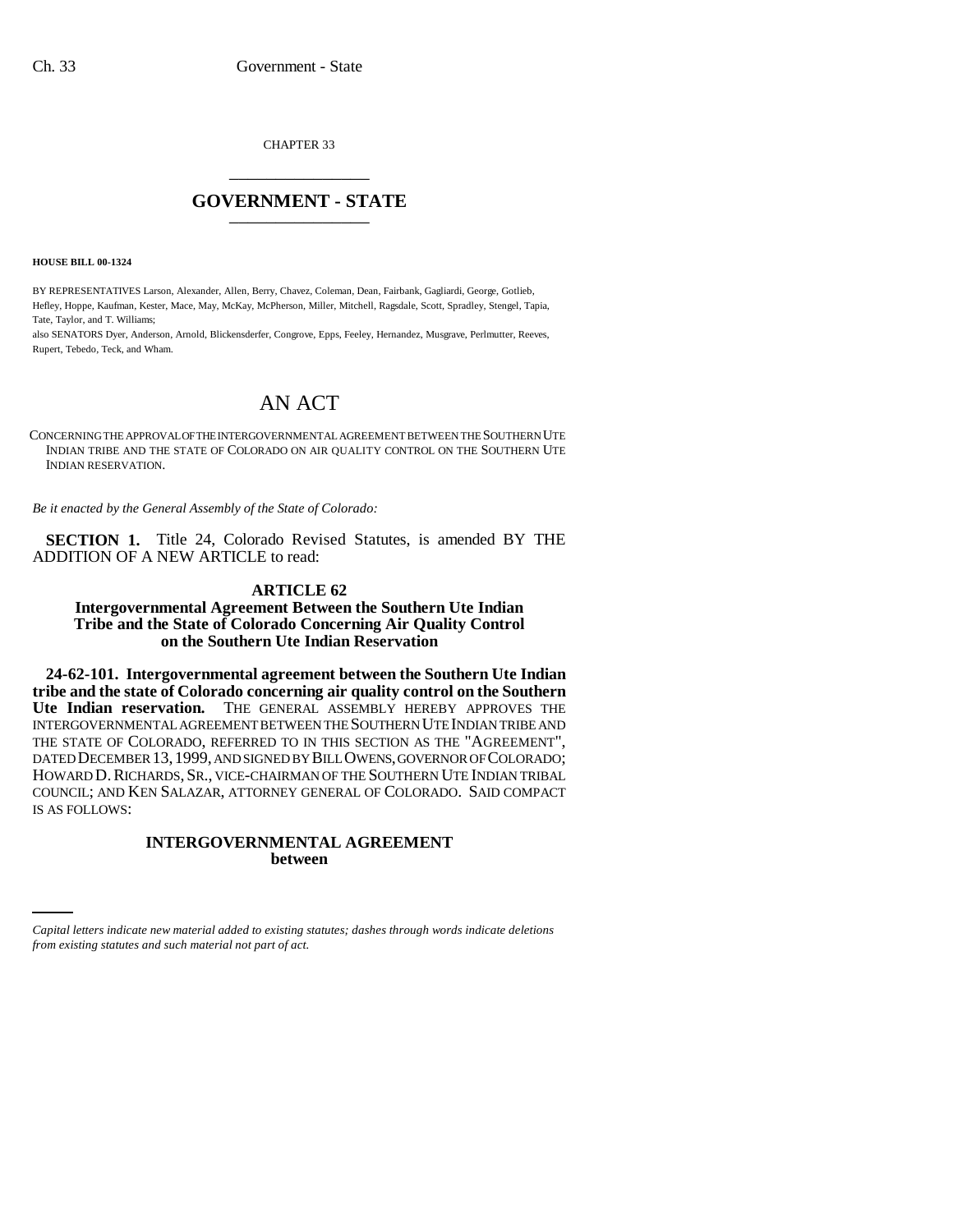### **THE SOUTHERN UTE INDIAN TRIBE and THE STATE OF COLORADO CONCERNING AIR QUALITY CONTROL ON THE SOUTHERN UTE INDIAN RESERVATION**

THIS INTERGOVERNMENTAL AGREEMENT IS MADE AND ENTERED INTO BY AND BETWEEN THE SOUTHERN UTE INDIAN TRIBE ("TRIBE") AND THE STATE OF COLORADO ("STATE").

#### **Article I Purpose and Summary of the Agreement.**

THE PURPOSE OF THIS AGREEMENT IS TO ESTABLISH A SINGLE AIR QUALITY PROGRAM APPLICABLE TO ALL LANDS WITHIN THE EXTERIOR BOUNDARIES OF THE SOUTHERN UTE INDIAN RESERVATION ("THE RESERVATION AIR PROGRAM"). THE SOUTHERN UTE INDIAN TRIBE/STATE OF COLORADO ENVIRONMENTAL COMMISSION ("COMMISSION") ESTABLISHED UNDER THIS AGREEMENT SHALL PROMULGATE RULES AND REGULATIONS FOR THE RESERVATION AIR PROGRAM AND SHALL CONDUCT REVIEW OF APPEALABLE ADMINISTRATIVE ACTIONS, PURSUANT TO LAWS ENACTED BY BOTH PARTIES. ANY UNITED STATES ENVIRONMENTAL PROTECTION AGENCY ("EPA") DELEGATION TO THE TRIBE AS CONTEMPLATED IN THIS AGREEMENT SHALL BE CONTINGENT UPON AND SHALL LAST ONLY SO LONG AS THIS AGREEMENT IS IN EFFECT AND SHALL BE EXERCISED PURSUANT TO THIS AGREEMENT. THE COMMISSION SHALL BE THE AIR QUALITY POLICY MAKING AND THE ADMINISTRATIVE REVIEW ENTITY FOR THE RESERVATION AIR PROGRAM. WHEN ALL CONDITIONS AND TERMS OF THIS AGREEMENT ARE FULLY IN EFFECT, THE TRIBE AND THE STATE INTEND THAT THE RESERVATION AIR PROGRAM SHALL BE IMPLEMENTED AND ADMINISTERED BY THE TRIBE, PURSUANT TO A DELEGATION FROM THE EPA, THROUGH THE USE OF THE STAFF OF THE TRIBE'S ENVIRONMENTAL PROGRAMS DIVISION ("EPD"), WITH THE PARTICIPATION OF THE STATE'S AIR POLLUTION CONTROL DIVISION AS OUTLINED IN THIS AGREEMENT.

## **Article II Background.**

THE SOUTHERN UTE INDIAN RESERVATION ("RESERVATION") IS LOCATED IN SOUTHWEST COLORADO IN THE SOUTHERN PORTIONS OF LA PLATA AND ARCHULETA COUNTIES. CONGRESS CONFIRMED THE BOUNDARIES OF THE RESERVATION IN THE ACT OF MAY 21, 1984, PUB. L. NO. 98-290, 98 STAT. 201, 202 (FOUND AT "OTHER PROVISIONS" NOTE TO 25 U.S.C.S. § 668) ("P.L. 98-290"). THE RESERVATION ENCOMPASSES APPROXIMATELY 681,000 ACRES, OF WHICH APPROXIMATELY 308,000 SURFACE ACRES ARE HELD IN TRUST BY THE UNITED STATES FOR THE BENEFIT OF THE TRIBE. ADDITIONALLY, THE TRIBE OWNS THE MINERAL ESTATE UNDERLYING A MAJORITY OF RESERVATION LANDS. AS THE RESULT OF THE HISTORICAL ALLOTMENT, HOMESTEADING, AND RESTORATION OF UNDISPOSED OF LANDS TO TRIBAL OWNERSHIP, THE RESERVATION IS A CHECKERBOARD OF LAND OWNERSHIPS, INCLUDING: LANDS HELD IN TRUST BY THE UNITED STATES FOR THE TRIBE'S BENEFIT; LANDS HELD IN TRUST BY THE UNITED STATES FOR THE BENEFIT OF INDIVIDUAL TRIBAL MEMBERS; LANDS OWNED IN FEE BY MEMBERS OF THE TRIBE; LANDS OWNED IN FEE BY NON-INDIANS; AND NATIONAL FOREST LANDS.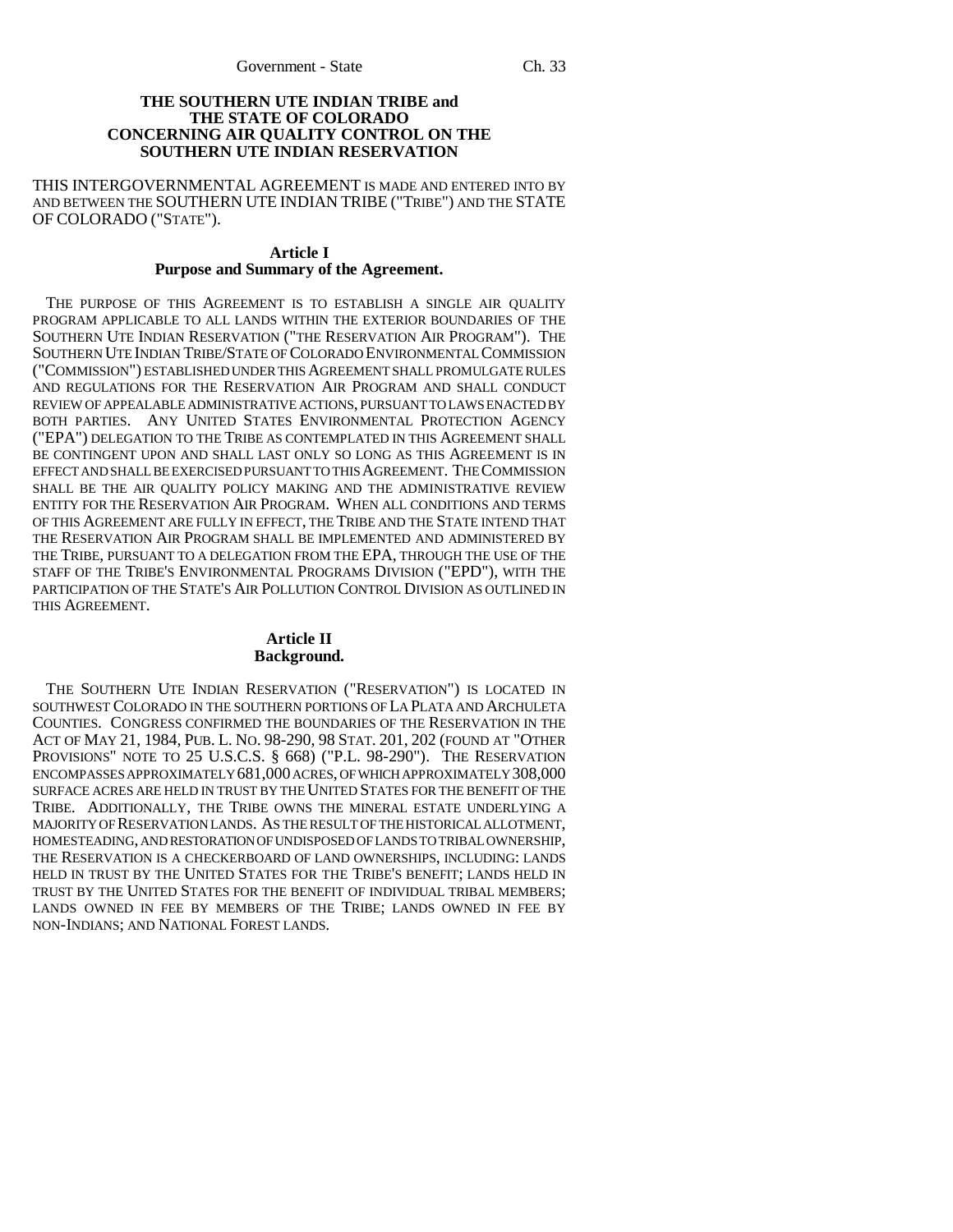THE CLEAN AIR ACT DIRECTS EPA TO PROMULGATE REGULATIONS SPECIFYING THOSE CLEAN AIR ACT PROVISIONS FOR WHICH INDIAN TRIBES MAY BE TREATED IN THE SAME MANNER AS STATES FOR THE PURPOSES OF PRIMACY IN THE DEVELOPMENT AND IMPLEMENTATION OF AIR QUALITY PROGRAMS, 42 U.S.C. § 7601 (d). EPA PROMULGATED SUCH REGULATIONS ON FEBRUARY 12, 1998, 63 FED. REG. 7253. PURSUANT TO THE CLEAN AIR ACT AND EPA REGULATIONS, TRIBES HAVE THE FLEXIBILITY TO ASSUME RESPONSIBILITY FOR ADMINISTERING SOME, BUT NOT NECESSARILY ALL, CLEAN AIR ACT PROGRAMS AND PRESERVING THAT FLEXIBILITY IS IMPORTANT TO THE TRIBE.

IN JULY, 1998, THE TRIBE SUBMITTED AN APPLICATION FOR TREATMENT AS A STATE ("TAS APPLICATION"). IN ITS APPLICATION, THE TRIBE REQUESTED IT BE TREATED AS A STATE WITH RESPECT TO THE ADMINISTRATION OF CLEAN AIR ACT PROGRAMS OVER ALL LAND LOCATED WITHIN THE EXTERIOR BOUNDARIES OF THE RESERVATION. THE SPECIFIC PURPOSES OF THE TAS APPLICATION WERE TO RECEIVE GRANT FUNDING UNDER SECTION 105 OF THE CLEAN AIR ACT AND RECOGNITION AS AN "AFFECTED STATE" TO COMMENT ON DRAFT OPERATING PERMITS. THE TRIBE ASSERTED IN ITS TAS APPLICATION THAT IT HAS JURISDICTION TO REGULATE ALL SOURCES OF AIR POLLUTION LOCATED WITHIN THE RESERVATION'S EXTERIOR BOUNDARIES UNDER THE CLEAN AIR ACT, INCLUDING NON-INDIAN OWNED SOURCES LOCATED ON FEE LANDS.

IN ITS COMMENTS ON THE TRIBE'S TAS APPLICATION, THE STATE HAS OBJECTED INSOFAR AS THE APPLICATION REQUESTS TRIBAL CLEAN AIR ACT AUTHORITY OVER NON-INDIAN OWNED SOURCES LOCATED ON FEE LAND WITHIN THE EXTERIOR BOUNDARIES OF THE RESERVATION. THE STATE ASSERTS THAT P.L. 98-290 ESTABLISHES ITS JURISDICTION TO REGULATE NON-INDIAN OWNED SOURCES LOCATED ON FEE LANDS WITHIN THE RESERVATION BOUNDARIES. THERE IS NO DISPUTE AS TO THE TRIBE'S JURISDICTIONAL AUTHORITY TO REGULATE SOURCES OF AIR POLLUTION LOCATED ON TRUST LANDS WITHIN THE RESERVATION AND INDIAN-OWNED SOURCES LOCATED ON FEE LAND WITHIN THE RESERVATION.

THE PURPOSE OF P.L. 98-290 WAS TO AVOID LONG AND COSTLY LITIGATION OVER ISSUES DEPENDENT ON RESERVATION OR INDIAN COUNTRY STATUS BY CONFIRMING THE BOUNDARIES OF THE SOUTHERN UTE INDIAN RESERVATION AND DEFINING JURISDICTION WITHIN SUCH RESERVATION. DESPITE THE ENACTMENT OF P.L. 98-290, THE TRIBE AND THE STATE DO NOT AGREE AS TO TERRITORIAL AND REGULATORY JURISDICTION CONCERNING THE ADMINISTRATION OF CLEAN AIR ACT PROGRAMS RELATIVE TO NON-INDIAN AIR POLLUTION SOURCES ON FEE LAND WITHIN THE BOUNDARIES OF THE RESERVATION. NOTWITHSTANDING THE TRIBE'S AND THE STATE'S CONFLICTING JURISDICTIONAL ASSERTIONS REGARDING THE REGULATION OF NON-INDIAN SOURCES OF AIR POLLUTION LOCATED ON FEE LANDS WITHIN THE BOUNDARIES OF THE RESERVATION, THE TRIBE AND THE STATE WISH TO WORK COOPERATIVELY TO DEVELOP A COMPREHENSIVE AIR QUALITY PROGRAM APPLICABLE TO ALL LANDS WITHIN THE BOUNDARIES OF THE RESERVATION TO IMPROVE AND PROTECT THE AIR QUALITY ON THE RESERVATION. IT IS AGREED THAT THE AIR QUALITY PROGRAM TO BE DEVELOPED PURSUANT TO THIS AGREEMENT SHOULD REFLECT THE PARTICULAR INTERESTS OF THE TRIBE, YET REMAIN COMPATIBLE WITH STATE AIR QUALITY GOALS. THE STATE AND THE TRIBE, AS GOVERNMENTS THAT SHARE CONTIGUOUS PHYSICAL BOUNDARIES, RECOGNIZE THAT IT IS IN THE INTEREST OF THE ENVIRONMENT AND ALL RESIDENTS OF THE RESERVATION AND THE STATE OF COLORADO TO WORK TOGETHER TO ENSURE CONSISTENT AND COMPREHENSIVE AIR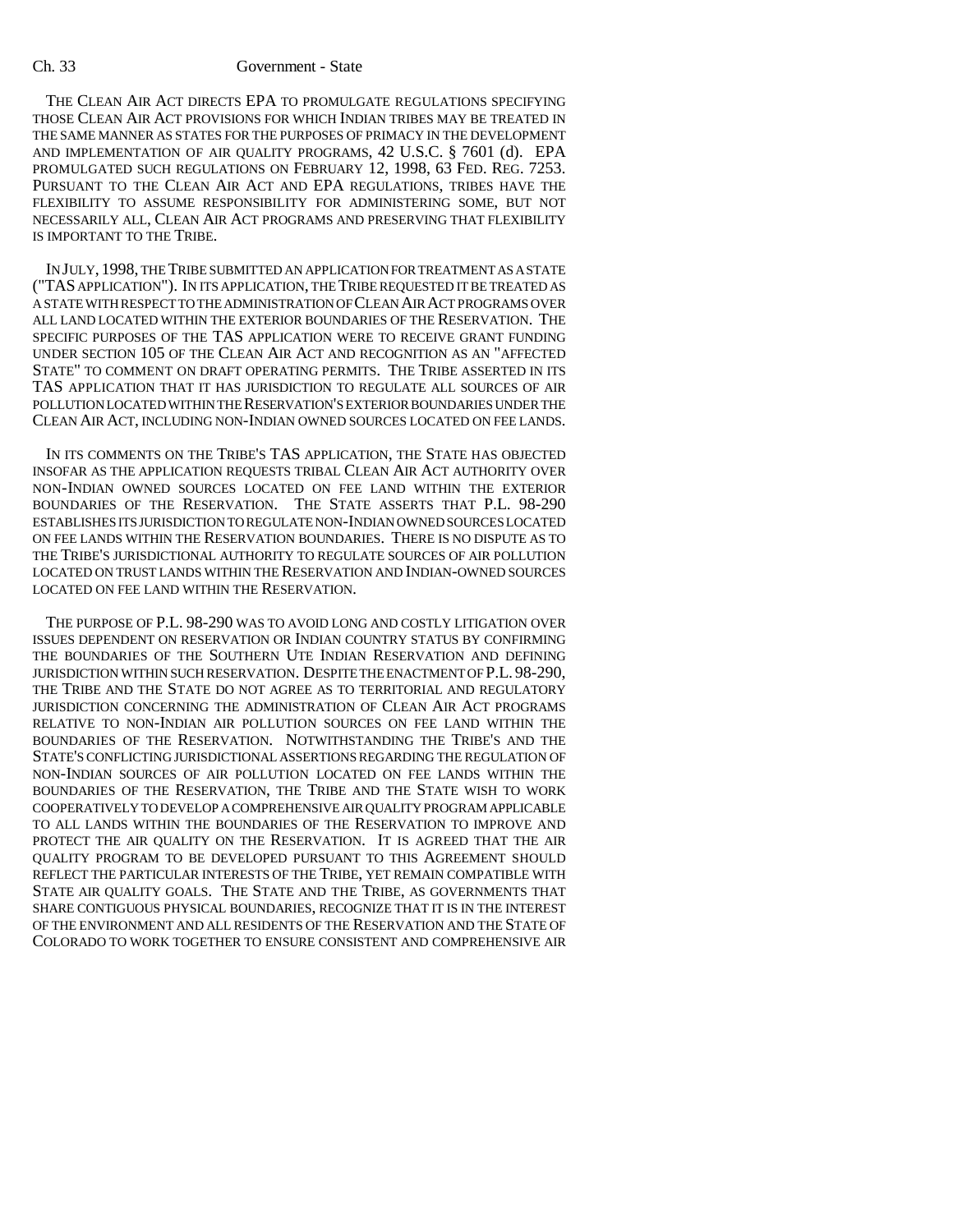QUALITY REGULATION ON THE RESERVATION WITHOUT THREAT OF EXPENSIVE AND LENGTHY JURISDICTIONAL LITIGATION.

THE TRIBE AND STATE AGREE THAT THE ESTABLISHMENT OF A SINGLE COLLABORATIVE AUTHORITY FOR ALL LANDS WITHIN THE EXTERIOR BOUNDARIES OF THE RESERVATION BEST ADVANCES RATIONAL, SOUND, AIR QUALITY MANAGEMENT AND WILL MINIMIZE DUPLICATIVE EFFORTS AND EXPENDITURES OF MONETARY AND PROGRAM RESOURCES BY THE TRIBE AND THE STATE. THE STATE AND THE TRIBE ALSO AGREE THAT THE ESTABLISHMENT OF SUCH AN AIR PROGRAM WOULD CREATE THE MOST READILY DEFINED REGULATORY ENVIRONMENT FOR SOURCES ON THE RESERVATION. THEREFORE, THIS AGREEMENT ENCOMPASSES THE REGULATION OF ALL AIR POLLUTION SOURCES ON THE RESERVATION.

## **Article III Authorities.**

THE TRIBE IS A FEDERALLY RECOGNIZED INDIAN TRIBE THAT IS ORGANIZED UNDER A CONSTITUTION, APPROVED BY THE SECRETARY OF THE INTERIOR, PURSUANT TO THE INDIAN REORGANIZATION ACT OF 1934, CH. 576, 48 STAT. 984 (CODIFIED AS AMENDED AT 25 U.S.C. §§ 461, ET SEQ.). THE TRIBAL COUNCIL OF THE SOUTHERN UTE INDIAN TRIBE IS AUTHORIZED TO ACT FOR THE TRIBE BY THE CONSTITUTION ADOPTED BY THE SOUTHERN UTE INDIAN TRIBE AND APPROVED BY THE SECRETARY OF THE INTERIOR ON NOVEMBER 4, 1936, AND APPROVED AS AMENDED ON OCTOBER 1, 1975.

COLORADO IS A STATE ADMITTED TO THE UNITED STATES OF AMERICA ON AN EQUAL FOOTING, PURSUANT TO ART. IV, § 3 OF THE CONSTITUTION OF THE UNITED STATES OF AMERICA. THE STATE OF COLORADO WAS DULY FORMED IN 1876 UNDER ITS CONSTITUTION AND ENABLING ACT. THE GOVERNOR OF THE STATE OF COLORADO IS EMPOWERED TO ACT ON BEHALF OF THE STATE PURSUANT TO ART. IV OF THE COLORADO CONSTITUTION AND OTHER AUTHORITIES.

IN THE CLEAN AIR ACT, CONGRESS ENCOURAGES COOPERATIVE ACTIVITIES AND AGREEMENTS BETWEEN ADJOINING GOVERNMENTS FOR THE PREVENTION AND CONTROL OF AIR POLLUTION, 42 U.S.C. § 7402. MOREOVER, EPA STRONGLY ENCOURAGES TRIBAL AND STATE COOPERATION IN THE DEVELOPMENT OF AIR PROGRAMS, 64 FED. REG. 8253.

## **Article IV Preservation of Jurisdiction and Sovereign Immunity.**

NOTHING IN THIS INTERGOVERNMENTAL AGREEMENT SHALL AFFECT THE RESPECTIVE JURISDICTIONS OF THE TRIBE AND THE STATE AS SET FORTH IN P.L. 98-290, UNTIL AND UNLESS CHANGED BY FEDERAL LEGISLATION. BY ENTERING INTO THIS AGREEMENT, NEITHER THE STATE NOR THE TRIBE CONCEDES OR WAIVES ANY LEGAL ARGUMENTS CONCERNING THE AUTHORITY TO REGULATE NON-INDIAN AIR POLLUTION SOURCES LOCATED ON FEE LANDS WITHIN THE BOUNDARIES OF THE RESERVATION. UPON TERMINATION OF THIS AGREEMENT, THE PARTIES ACKNOWLEDGE, UNDERSTAND AND AGREE THAT THIS AGREEMENT SHALL NOT OPERATE AS A BAR, WAIVER OF ANY RIGHTS OF THE PARTIES, OR IN ANY RESPECT AFFECT THE ABILITY OF ANY PARTY TO THIS AGREEMENT TO ASSERT ITS ARGUMENTS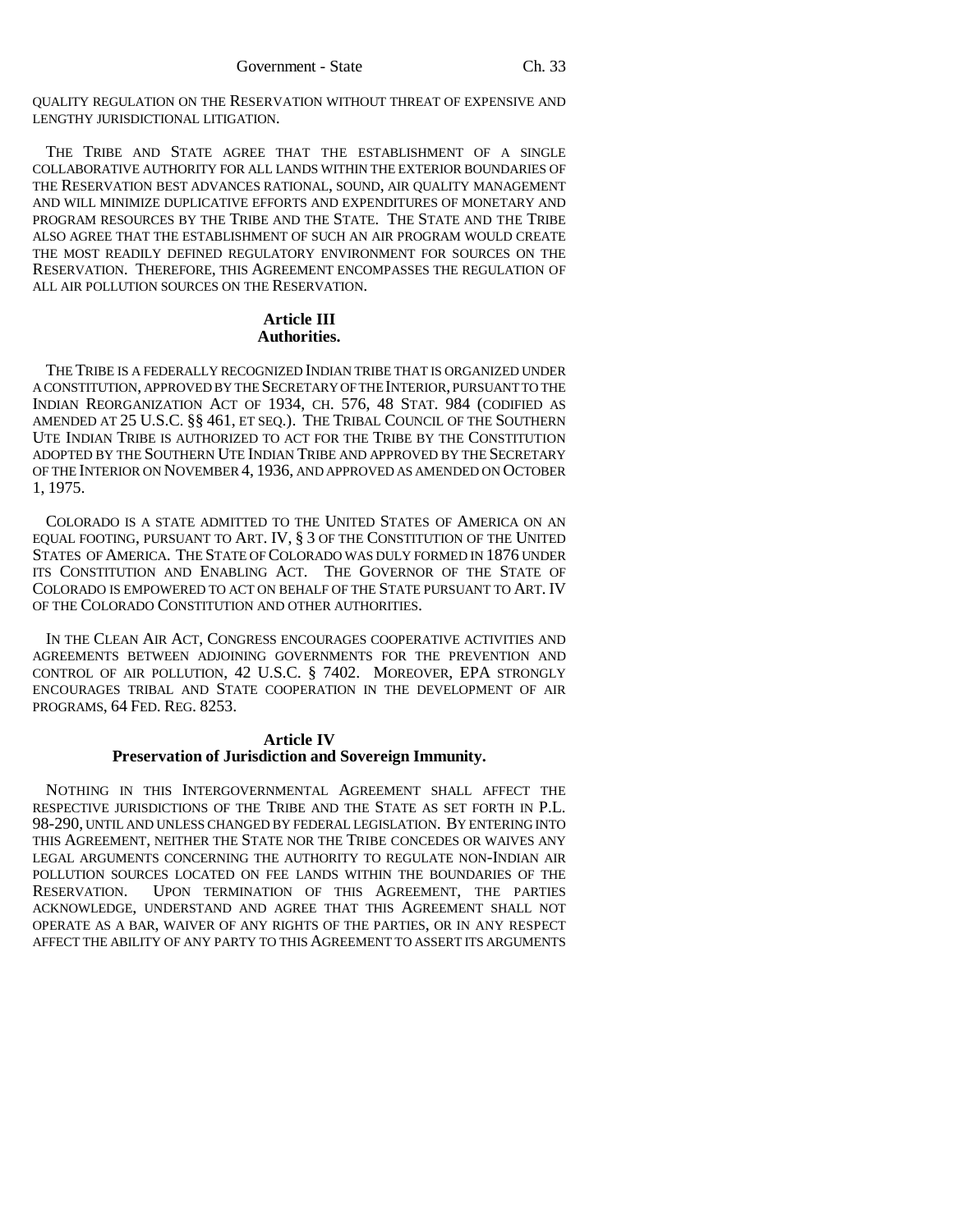IN SUPPORT OF ITS AUTHORITY TO REGULATE NON-INDIAN AIR POLLUTION SOURCES LOCATED ON FEE LANDS WITHIN THE BOUNDARIES OF THE RESERVATION.

NOTHING IN THIS AGREEMENT SHALL BE CONSTRUED AS CONSTITUTING A WAIVER OF ANY IMMUNITY BY EITHER THE TRIBE OR STATE FOR ANY PURPOSE WHATSOEVER.

## **Article V Process for Establishing the Reservation Air Program.**

THE TRIBE AND THE STATE AGREE THAT ESTABLISHING THE RESERVATION AIR PROGRAM WILL TAKE MANY STEPS AND OCCUR IN PHASES. THE PARTIES SET FORTH THE PHASES HERE TO SERVE AS A CONTEXT FOR THE REMAINDER OF THE TERMS OF THIS AGREEMENT. A DESCRIPTION OF THE PHASES ALSO CLARIFIES THE PARTICULAR ASPECTS OF THIS AGREEMENT THAT ARE OPERATIVE AT ANY GIVEN TIME.

**A. Formation Phase.** THE FORMATION PHASE IS THE TIME BETWEEN EXECUTION OF THIS AGREEMENT AND THE ENACTMENT OF TRIBAL AND STATE LEGISLATION THAT APPROVES OF THIS AGREEMENT AND CREATES THE COMMISSION AS PROVIDED IN ARTICLES VII AND VIII. IN THE FORMATION PHASE, THE TRIBE AND THE STATE WILL SEEK THE ENABLING LEGISLATION. IF EPA GRANTS THE PORTION OF THE TRIBE'S TAS APPLICATION SEEKING GRANT AUTHORITY ONLY FOR THE LIMITED PURPOSE OF DETERMINING THAT THE TRIBE IS ELIGIBLE TO RECEIVE GRANT FUNDING UNDER SECTION 105 OF THE CLEAN AIR ACT, THE STATE WILL NOT CONTEST THIS LIMITED EPA FINDING. TO IMPLEMENT THE TERMS AND CONDITIONS OF THIS AGREEMENT, THE EPA WILL ALSO HAVE TO FIND THAT THE TRIBE HAS AUTHORITY TO AND IS ELIGIBLE TO IMPLEMENT A REGULATORY PROGRAM UNDER THE CLEAN AIR ACT. THE TRIBE WILL INCORPORATE THIS AGREEMENT AND THE COMMISSION'S ROLE UNDER THIS AGREEMENT IN ANY AMENDED TAS APPLICATION OR REQUEST FOR EPA DELEGATION TO THE TRIBE OF CLEAN AIR ACT PROGRAMS. THE TRIBE AND THE STATE AGREE THAT THEY WILL COOPERATE TO OBTAIN THIS FURTHER FINDING AND APPROVAL FROM EPA AS IS NECESSARY FOR AND SUBJECT TO THE PERFORMANCE OF THIS AGREEMENT. THE PARTIES WILL ALSO SEEK FEDERAL LEGISLATION AS SET FORTH IN THIS AGREEMENT. DURING THE FORMATION PHASE, THE TRIBE AND THE STATE WILL WORK COOPERATIVELY TO ADMINISTER AND ENFORCE AN AIR QUALITY PROGRAM FOR THE RESERVATION, AS PROVIDED IN ARTICLE IX.

**B. Development Phase.** THE DEVELOPMENT PHASE IS THE TIME PERIOD AFTER ENACTMENT OF THE TRIBAL AND STATE LEGISLATION CREATING THE COMMISSION AND ITS AUTHORITY AND BEFORE ADOPTION OF FEDERAL LEGISLATION AND DELEGATION BY THE EPA OF ANY CLEAN AIR ACT PROGRAMS. IN THE DEVELOPMENT PHASE, THE COMMISSION WILL DETERMINE WHICH PARTS OF THE CLEAN AIR ACT OR OTHER AIR PROGRAMS TO INCORPORATE INTO THE RESERVATION AIR PROGRAM, BASED ON STATE OR OTHER REGULATIONS AS MODIFIED BY THE COMMISSION TO ADDRESS THE PARTICULAR LOCAL CIRCUMSTANCES OF THE RESERVATION. THE TRIBE WILL THEN APPLY FOR DELEGATION OF THOSE PROGRAMS FROM EPA, SUCH DELEGATION BEING CONDITIONED UPON COMPLIANCE WITH THIS AGREEMENT, INCLUDING THE COMMISSION'S AUTHORITY TO PARTICIPATE UNDER THIS AGREEMENT IN THE ADMINISTRATION OF THE RESERVATION AIR PROGRAM. THE COMMISSION WILL ALSO ADOPT PROCEDURAL RULES AND REGULATIONS FOR THE RESERVATION AIR PROGRAM. THE COMMISSION WILL WORK COOPERATIVELY WITH THE TRIBE'S EPD STAFF IN THE ADMINISTRATION AND IMPLEMENTATION OF THE RESERVATION AIR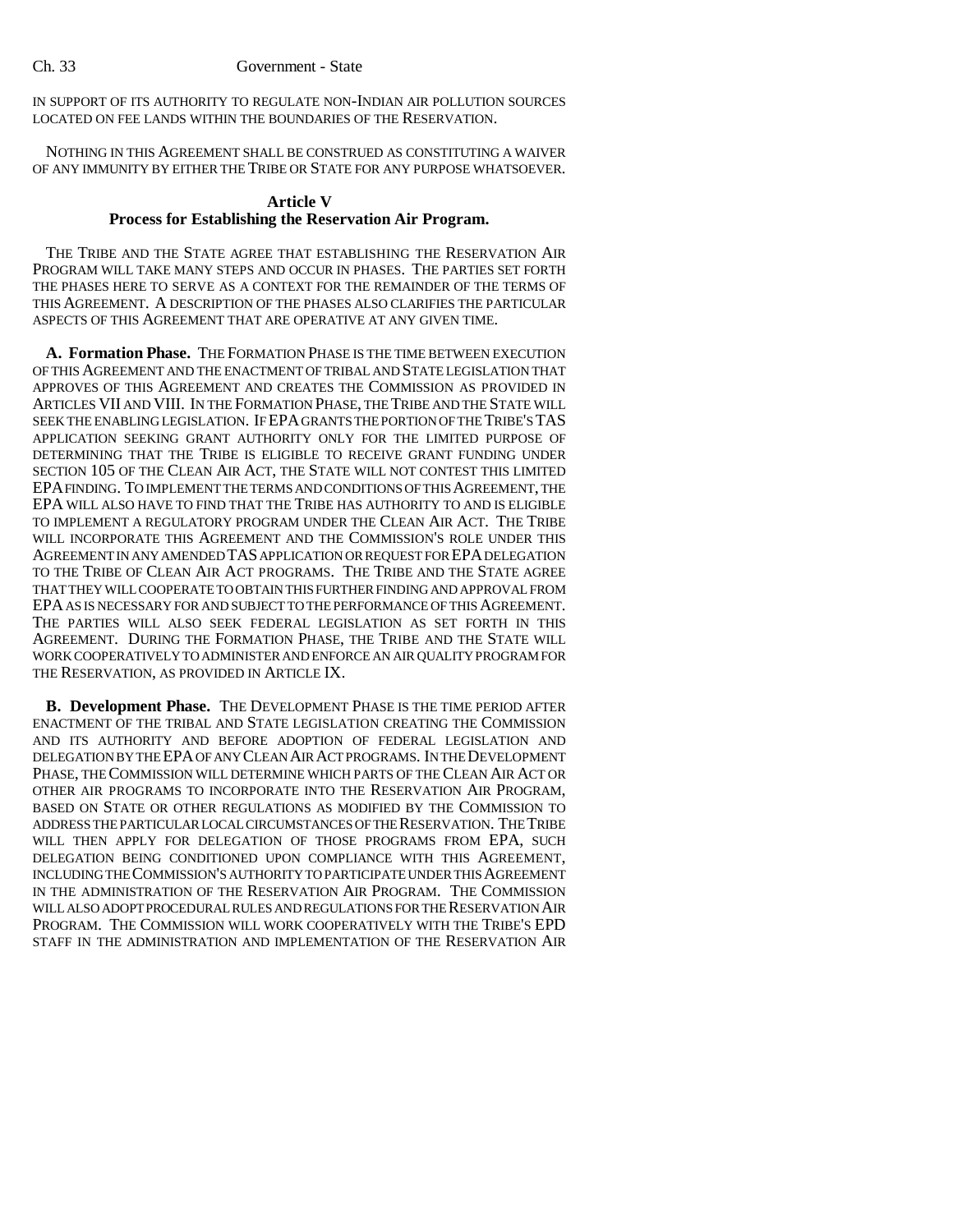PROGRAM, AS SET FORTH IN ARTICLES VII AND VIII. THE PARTIES SHALL ALSO DILIGENTLY SEEK FEDERAL LEGISLATION DURING THE DEVELOPMENT PHASE.

**C. Program Phase.** THE PROGRAM PHASE IS THAT TIME PERIOD AFTER ENACTMENT OF FEDERAL LEGISLATION AND AFTER ACTUAL DELEGATION OF CLEAN AIR ACT PROGRAMS BY THE EPA. AT THAT POINT ALL COMPONENTS OF THIS AGREEMENT WILL BE IN EFFECT.

### **Article VI Conditions.**

**A. Legislative Ratification.** AS A CONDITION TO IMPLEMENTATION OF THIS AGREEMENT, THE PARTIES AGREE THAT THIS AGREEMENT MUST BE APPROVED BY THE COLORADO GENERAL ASSEMBLY.

**B. State Statutory Enactment.** AS AN ADDITIONAL CONDITION, THE PARTIES AGREE THAT THE STATE LEGISLATION NEEDED TO IMPLEMENT THE TERMS OF THIS AGREEMENT, INCLUDING AUTHORIZATION FOR CREATION OF A JOINT SOUTHERN UTE INDIAN TRIBE/STATE OF COLORADO ENVIRONMENTAL CONTROL COMMISSION, SHALL BE ENACTED BY THE COLORADO GENERAL ASSEMBLY DURING THE SECOND REGULAR SESSION OF THE SIXTY-SECOND GENERAL ASSEMBLY.

**C. Tribal Enactment.** AS AN ADDITIONAL CONDITION, THE PARTIES AGREE THAT THE TRIBE, THROUGH ITS TRIBAL COUNCIL, SHALL ENACT SUCH RESOLUTIONS OR ORDINANCES APPROVING AND PERMITTING THE IMPLEMENTATION OF THIS AGREEMENT, INCLUDING AUTHORIZATION FOR CREATION OF A JOINT SOUTHERN UTE INDIAN TRIBE/STATE OF COLORADO ENVIRONMENTAL CONTROL COMMISSION, NO LATER THAN JANUARY 26, 2000.

**D. Agreement for Federal Enactment.** THE PARTIES AGREE TO SUPPORT AND TO SEEK THE PASSAGE OF FEDERAL LEGISLATION, AS PROVIDED IN ARTICLE XI. THE PARTIES AGREE TO SEEK AND SUPPORT PASSAGE OF SUCH FEDERAL LEGISLATION DURING THE CONGRESSIONAL SESSION HELD DURING THE YEAR 2000. AS AN ADDITIONAL CONDITION, IF SUCH FEDERAL LEGISLATION IS NOT ENACTED WITHIN TWO YEARS OF THE EFFECTIVE DATE OF THIS AGREEMENT, THIS AGREEMENT SHALL BECOME NULL AND VOID.

## **Article VII The State/Tribe Environmental Commission.**

THE TRIBE AND THE STATE SHALL ESTABLISH A JOINT SOUTHERN UTE INDIAN TRIBE/STATE OF COLORADO ENVIRONMENTAL CONTROL COMMISSION ("COMMISSION"), BY THE ENACTMENT OF LEGISLATION BY EACH PARTY. THE COMMISSION IS NOT AN AGENCY OF THE STATE OF COLORADO NOR THE SOUTHERN UTE INDIAN TRIBE, BUT IS A SEPARATE ENTITY.

THE COMMISSION SHALL CONSIST OF SIX MEMBERS, THREE OF WHOM SHALL BE APPOINTED BY THE TRIBAL COUNCIL OF THE TRIBE AND THREE OF WHOM SHALL BE APPOINTED BY THE GOVERNOR. COMMISSION MEMBERS SHALL SERVE FOR THE TERMS AND UNDER THE CONDITIONS SPECIFIED IN THE ENABLING LEGISLATION. THE COMMISSION SHALL ANNUALLY ELECT A PERSON TO PRESIDE AS CHAIR. THE CHAIR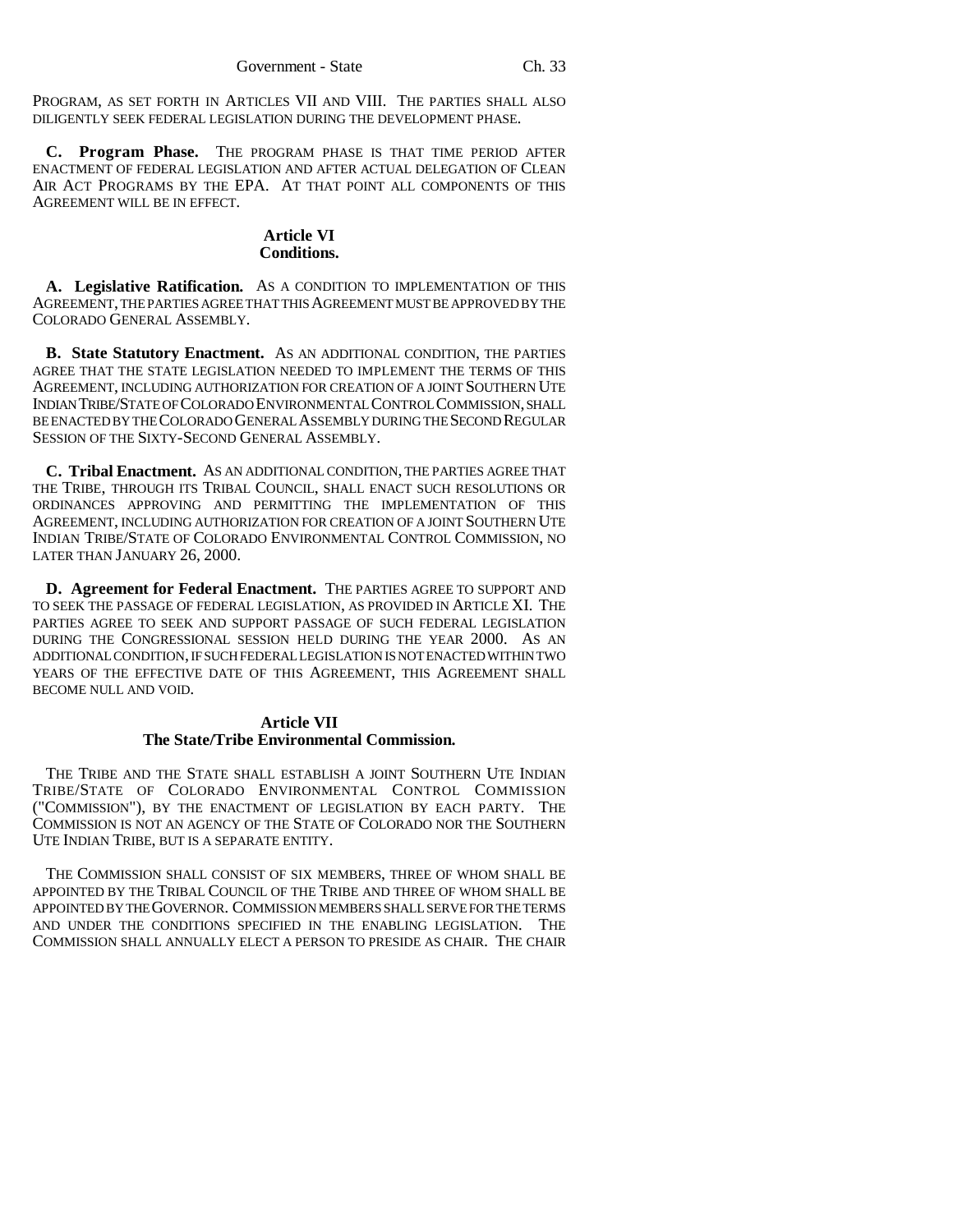SHALL ALTERNATE ANNUALLY BETWEEN A TRIBAL AND STATE MEMBER. DURING THEIR TERM OF SERVICE, A MEMBER MAY BE REMOVED WITH OR WITHOUT CAUSE ONLY BY THE AUTHORITY THAT APPOINTED THAT MEMBER.

#### THE COMMISSION SHALL ONLY ACT BY A MAJORITY VOTE OF ALL OF ITS MEMBERS.

THE PURPOSE OF THE COMMISSION IS TO ESTABLISH THE RULES AND REGULATIONS APPLICABLE TO THE RESERVATION AIR PROGRAM AND CONDUCT REVIEW OF APPEALABLE ADMINISTRATIVE ACTIONS. BOTH THE TRIBE AND THE STATE MAY ADVOCATE ANY PARTICULAR INTEREST OR VIEWPOINT TO THE COMMISSION, BUT THE COMMISSION IS EMPOWERED TO MAKE RULES AND REGULATIONS FOR THE RESERVATION AIR PROGRAM AND TO REVIEW APPEALABLE ADMINISTRATIVE ACTIONS TAKEN BY THE TRIBE. WHILE THIS AGREEMENT IS IN EFFECT, THE TRIBE AND THE STATE SHALL RECOGNIZE AND ABIDE BY THE COMMISSION'S DECISIONS, AND ITS RULES AND REGULATIONS.

TO CARRY OUT ITS FUNCTIONS, THE COMMISSION MAY CALL UPON THE EMPLOYEES OF THE TRIBE'S ENVIRONMENTAL PROGRAMS DIVISION AND THE STATE'S AIR POLLUTION CONTROL DIVISION, AS MORE FULLY SET FORTH IN ARTICLE VIII OF THIS AGREEMENT.

THE DUTIES OF THE COMMISSION SHALL INCLUDE THE RESPONSIBILITY TO:

(a) DETERMINE THE SPECIFIC PROGRAMS UNDER THE CLEAN AIR ACT, OR OTHER AIR PROGRAMS, THAT SHOULD APPLY TO THE RESERVATION, BY TAKING INTO ACCOUNT THE SPECIFIC ENVIRONMENTAL, ECONOMIC, GEOGRAPHIC, AND CULTURAL NEEDS OF THE RESERVATION;

(b) PROMULGATE RULES AND REGULATIONS THAT ARE NECESSARY FOR THE PROPER IMPLEMENTATION AND ADMINISTRATION OF THOSE PROGRAMS, INCLUDING DETERMINING WHICH ADMINISTRATIVE ACTIONS ARE APPEALABLE TO THE COMMISSION;

(c) ESTABLISH PROCEDURES THE COMMISSION WILL FOLLOW IN PROMULGATING RULES AND REGULATIONS, AND FOR REVIEW OF APPEALABLE ADMINISTRATIVE ACTIONS TAKEN BY THE TRIBE;

(d) REVIEW AND APPROVE OF A LONG-TERM PLAN, INITIALLY PREPARED BY THE TRIBE, FOR IMPROVING AND MAINTAINING AIR QUALITY WITHIN THE RESERVATION, WHICH ALSO TAKES INTO ACCOUNT REGIONAL PLANNING IN THE LA PLATA AND ARCHULETA COUNTY REGION;

(e) MONITOR THE RELATIONSHIPS AMONG THE STATE AND TRIBAL ENVIRONMENTAL PROTECTION AGENCIES TO FACILITATE INFORMATION SHARING, TECHNICAL ASSISTANCE AND TRAINING;

(f) REVIEW ADMINISTRATIVE ACTIONS ACCORDING TO THE COMMISSION'S ADOPTED ADMINISTRATIVE PROCEDURES;

(g) APPROVE AND ADOPT FEES FOR PERMITS AND OTHER REGULATORY SERVICES CONDUCTED BY THE TRIBE OR THE STATE, AFTER CONSIDERING A PROPOSED FEE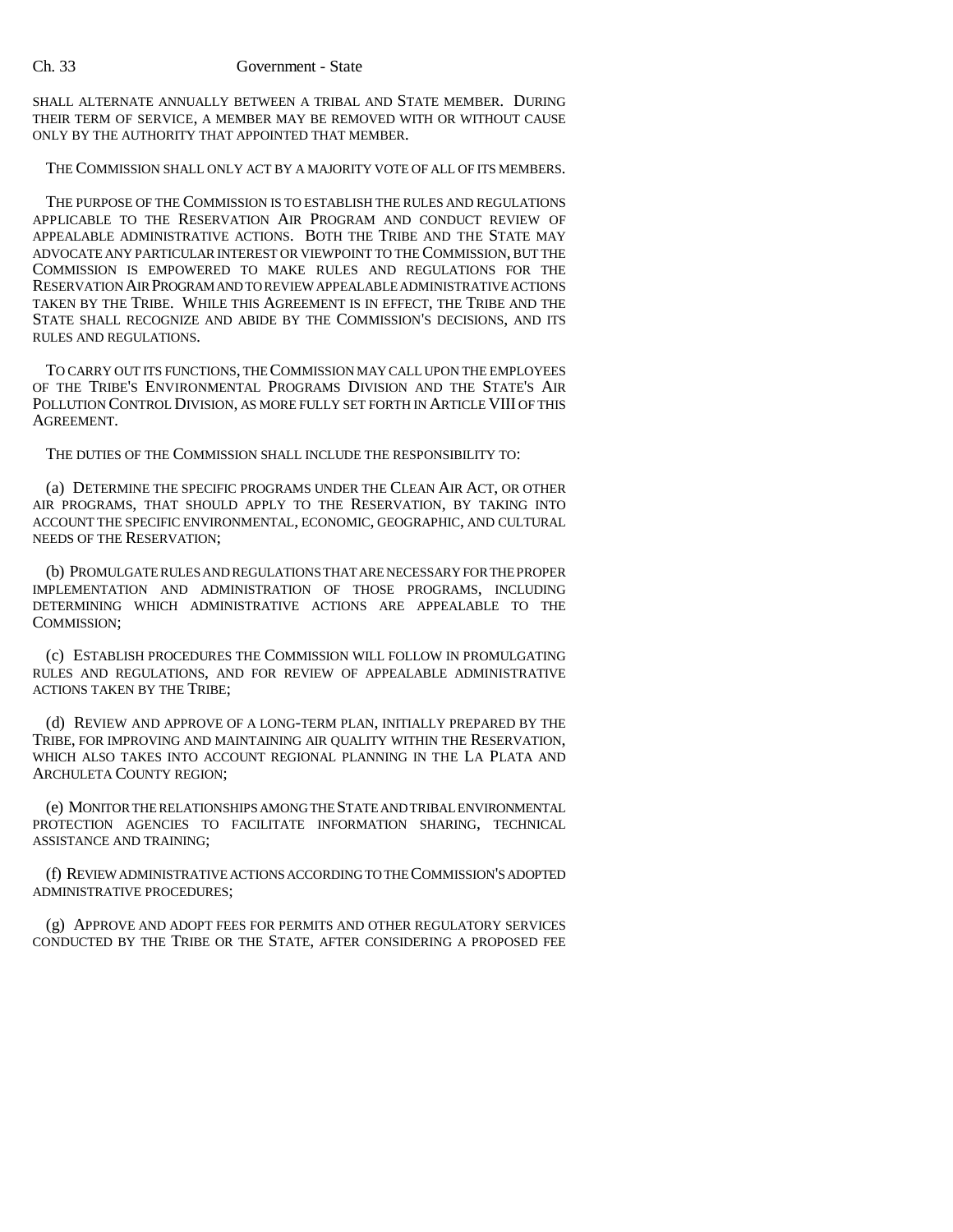SCHEDULE PREPARED BY THE TRIBE, AND DIRECT PAYMENT OF FEES BY AIR POLLUTION SOURCES TO THE TRIBE;

(h) ENSURE CONSISTENCY AND ADHERENCE TO APPLICABLE STANDARDS AND RESOLVE DISPUTES INVOLVING THIRD PARTIES;

(i) REVIEW EMISSION INVENTORIES AS DEVELOPED BY THE TRIBE AND STATE;

(j) CONDUCT PUBLIC HEARINGS PERTAINING TO THE ADOPTION OF RULES AND REGULATIONS, OR RELATING TO REVIEW OF APPEALABLE ADMINISTRATIVE ACTIONS, AND ISSUE ORDERS RESULTING FROM THOSE PROCEEDINGS;

(k) REQUEST TRIBAL STAFF TO PERFORM ANY ADMINISTRATIVE OR CLERICAL FUNCTIONS NECESSARY TO ISSUE ORDERS AND CONDUCT COMMISSION BUSINESS, OR THE COMMISSION AT ITS OPTION MAY APPOINT A TECHNICAL SECRETARY TO PERFORM SUCH DUTIES, EXCEPT THAT NO AUTHORITY SHALL BE DELEGATED TO ADOPT, PROMULGATE, AMEND OR REPEAL STANDARDS OR REGULATIONS, OR TO MAKE DETERMINATIONS, OR TO ISSUE OR COUNTERMAND ORDERS OF THE COMMISSION;

(1) ANY OTHER DUTIES NECESSARY TO ACCOMPLISH THE PURPOSES OF THIS AGREEMENT, AND AS AUTHORIZED BY THE STATE AND TRIBAL ENABLING LEGISLATION.

## **Article VIII Administration of the Reservation Air Program.**

THE COMMISSION IS THE POLICY MAKING AND ADMINISTRATIVE REVIEW AUTHORITY FOR THE RESERVATION AIR PROGRAM. THE COMMISSION MAY CALL UPON EITHER TRIBAL OR STATE STAFF FOR ASSISTANCE IN CARRYING OUT ITS RESPONSIBILITIES PURSUANT TO THIS AGREEMENT. THE TRIBE AND THE STATE AGREE THAT DURING THE DEVELOPMENT AND PROGRAM PHASES, TRIBAL EMPLOYEES SHALL ASSUME THE PRIMARY ROLE FOR DAY-TO-DAY ADMINISTRATION AND ENFORCEMENT.

**A. Duties of Tribe.** THE STATE AND TRIBE AGREE THAT THE DAY-TO-DAY ADMINISTRATION AND ENFORCEMENT OF THE RESERVATION AIR PROGRAM SHALL BE THE RESPONSIBILITY OF THE TRIBE. THE TRIBE AGREES THAT IT SHALL ADMINISTER AND ENFORCE THE STANDARDS, RULES AND REGULATIONS ADOPTED BY THE COMMISSION FOR THE RESERVATION AIR PROGRAM. THE TRIBE MAY ALSO PROMULGATE RULES AND REGULATIONS THAT ARE CONSISTENT WITH THE RULES AND REGULATIONS ADOPTED BY THE COMMISSION AND NECESSARY FOR THE TRIBE TO MAINTAIN ITS DELEGATIONS FROM EPA OBTAINED TO PERFORM THIS AGREEMENT.

IN ADDITION TO OTHER RESPONSIBILITIES THAT THE PARTIES MAY AGREE ARE NECESSARY FOR THE EFFECTIVE IMPLEMENTATION OF THIS AGREEMENT, IT IS AGREED THAT THE ADMINISTRATIVE AND ENFORCEMENT RESPONSIBILITIES OF THE TRIBE SHALL INCLUDE THE RESPONSIBILITY TO:

(a) PREPARE INITIAL DRAFTS OF RULES AND REGULATIONS FOR THE RESERVATION AIR PROGRAM FOR REVIEW BY THE STATE AND, ULTIMATELY, FOR CONSIDERATION BY THE COMMISSION;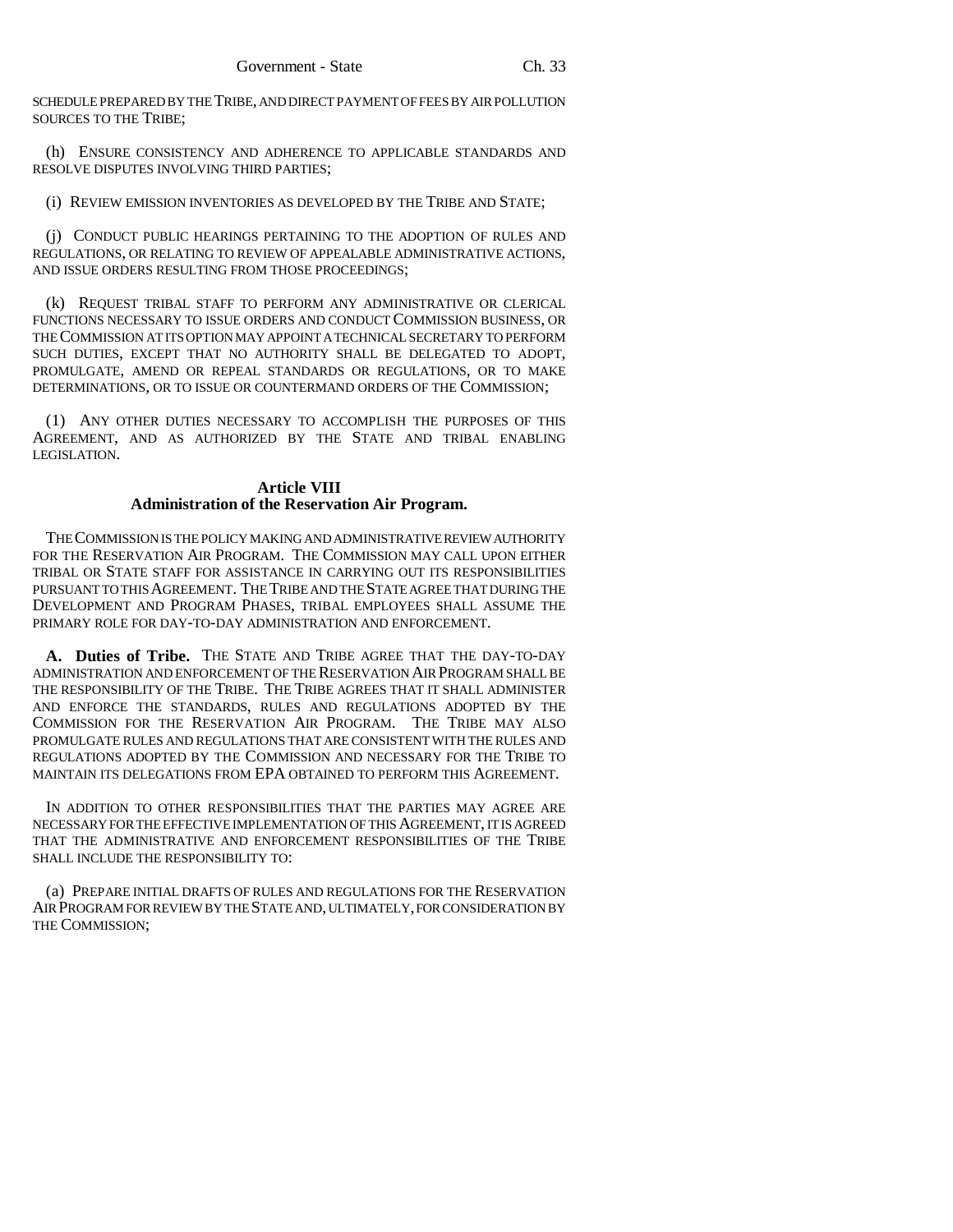(b) ADMINISTER ALL ACTIVITIES RELATED TO PERMITS INCLUDING, FOR EXAMPLE, PERMIT APPLICATION REVIEW, PERMIT ISSUANCE, PERMIT MODIFICATION PROCEDURES, AND CONDUCT ALL PERMIT PROCESSING;

(c) COLLECT DATA, BY MEANS OF FIELD STUDIES AND AIR MONITORING CONDUCTED BY THE TRIBE OR BY INDIVIDUAL STATIONARY SOURCES AND MOBILE AIR POLLUTION SOURCES, AND DETERMINE THE NATURE AND QUALITY OF EXISTING AMBIENT AIR THROUGHOUT THE RESERVATION;

(d) CONDUCT INSPECTIONS OF ANY PROPERTY, PREMISES, OR PLACE WITHIN THE RESERVATION WITH RESPECT TO ANY ACTUAL, SUSPECTED, OR POTENTIAL SOURCE OF AIR POLLUTION OR FOR ASCERTAINING COMPLIANCE OR NONCOMPLIANCE WITH ANY APPLICABLE REQUIREMENTS;

(e) FURNISH TECHNICAL ADVICE AND SERVICES RELATING TO AIR POLLUTION PROBLEMS AND CONTROL TECHNIQUES;

(f) INITIATE ENFORCEMENT ACTIONS WHEN THE RESULTS OF ATMOSPHERIC TESTS CONDUCTED ESTABLISH THAT THE AMBIENT AIR OR SOURCE OF EMISSION OF SMOKE OR AIR POLLUTION FAILS TO MEET THE APPLICABLE STANDARDS;

(g) DEVELOP A LONG-TERM PLAN, FOR APPROVAL BY THE COMMISSION, FOR IMPROVING AND MAINTAINING AIR QUALITY WITHIN THE RESERVATION, WHICH ALSO TAKES INTO ACCOUNT REGIONAL PLANNING IN THE LA PLATA AND ARCHULETA COUNTY REGION;

(h) PREPARE A FEE SCHEDULE FOR APPROVAL BY THE COMMISSION, AND TO COLLECT SAID FEES AS ARE NECESSARY FOR THE ADMINISTRATION OF THE RESERVATION AIR PROGRAM AND THE COMMISSION EXPENSES, CONSISTENT WITH SUB-SECTION (B) OF THIS ARTICLE VIII;

(i) EXPEND AND ACCOUNT FOR FUNDS, EITHER COLLECTED FROM AIR POLLUTION SOURCES OR GRANTED TO THE TRIBE BY THE EPA TO ADMINISTER THE RESERVATION AIR PROGRAM, FOR REASONABLE AND NECESSARY EXPENSES TO ADMINISTER THE RESERVATION AIR PROGRAM;

(j) ESTABLISH EMISSION INVENTORIES;

(k) ISSUE PERMITS AND ENFORCE THE TERMS AND CONDITIONS OF PERMITS;

(1) GATHER INFORMATION FROM SOURCES OF AIR POLLUTION;

(m) ISSUE CEASE AND DESIST ORDERS, AND TAKE OTHER EMERGENCY ACTIONS AS MAY BE NECESSARY TO PROTECT THE PUBLIC HEALTH, WELFARE, AND THE ENVIRONMENT;

(n) ISSUE NOTICES OF VIOLATION AS MAY BE REQUIRED;

(o) REQUIRE ANY AIR POLLUTION SOURCE TO FURNISH INFORMATION RELATED TO SOURCE EMISSIONS OR TO ANY INVESTIGATION AUTHORIZED BY LAW OR REGULATION, AND TO OBTAIN FROM A COURT OF APPROPRIATE JURISDICTION A SUBPOENA TO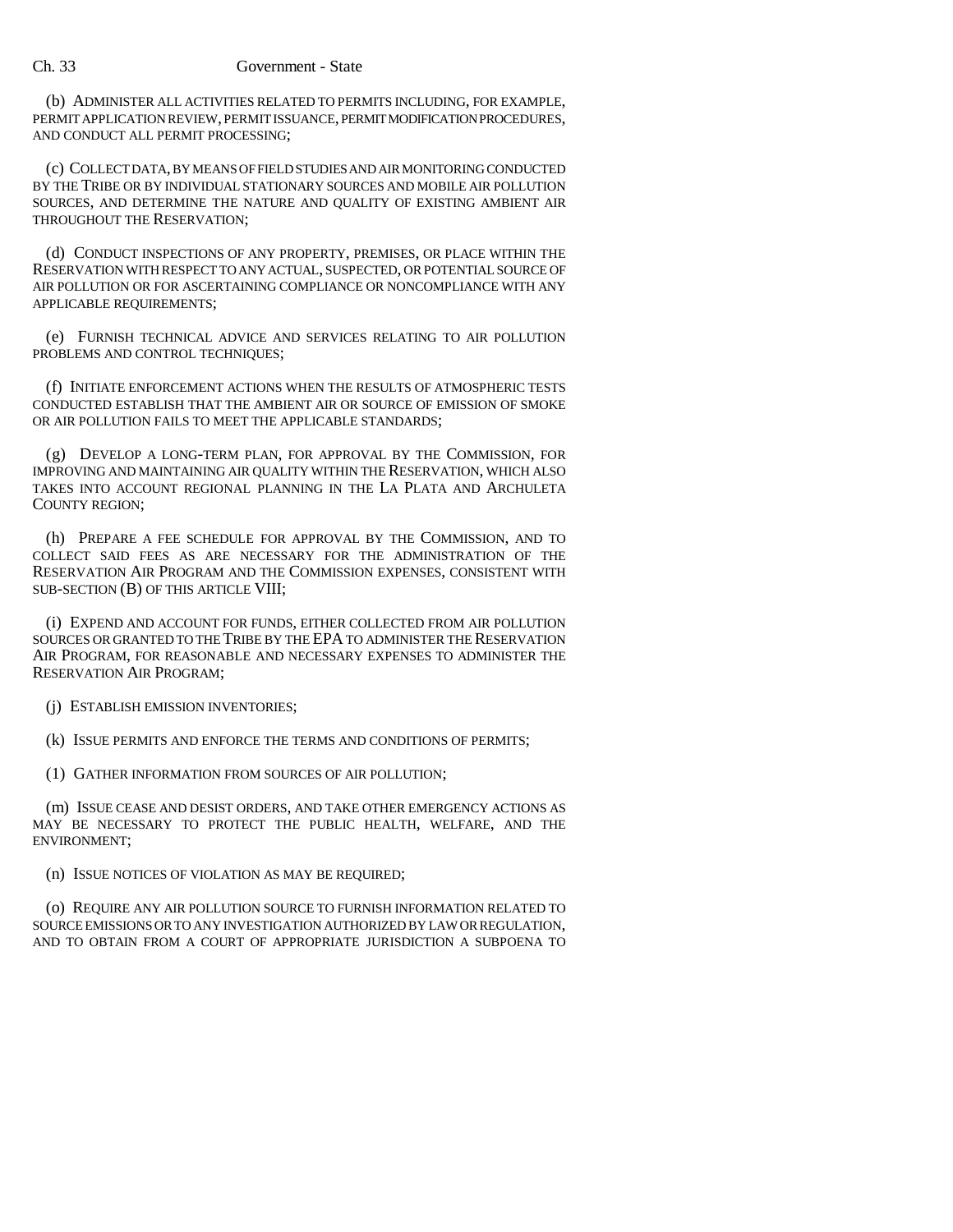COMPEL THE PRODUCTION OF NECESSARY DOCUMENTS TO OBTAIN SUCH INFORMATION;

(p) PREPARE APPLICATIONS FOR DELEGATION OF PROGRAMS FROM EPA, IN FURTHERANCE OF THIS AGREEMENT.

THE TRIBE SHALL AFFORD THE STATE, THROUGH ITS AIR QUALITY CONTROL DIVISION AND AIR QUALITY CONTROL COMMISSION, THE OPPORTUNITY TO PARTICIPATE IN THE CARRYING OUT OF SUCH RESPONSIBILITIES BY THE TRIBE, THROUGH APPROPRIATE NOTICE, COMMENT, AND CONSULTATION.

**B. Funding for Commission and Program Costs.** ONCE THE COMMISSION IS ESTABLISHED AND DURING THE PROGRAM PHASE OF THIS AGREEMENT, IT IS THE INTENT OF THE TRIBE AND THE STATE THAT FUNDING FOR ADMINISTRATION OF THE RESERVATION AIR PROGRAM AND THE COMMISSION'S EXPENSES SHALL COME FROM FEES AND GRANTS. PURSUANT TO ARTICLE VII, THE COMMISSION SHALL ESTABLISH FEES FOR AIR POLLUTION SOURCES AND DIRECT PAYMENT OF THOSE FEES TO THE TRIBE. THE TRIBE SHALL APPLY FOR AND MAY RECEIVE GRANTS FROM EPA FOR ADMINISTRATION OF THE RESERVATION AIR PROGRAM. FROM THESE REVENUES (I.E., FEES AND GRANTS), THE TRIBE SHALL FUND THE STAFF AND PROGRAM COSTS NECESSARY TO PERFORM THE TRIBE'S DUTIES UNDER THIS AGREEMENT. THE TRIBE SHALL PAY THE STATE FOR THE PERSONAL SERVICES COSTS, AT A RATE OF COMPENSATION DETERMINED BY CONTRACT, OF ANY STATE EMPLOYEE WHO PARTICIPATES IN THE ADMINISTRATION OF THE RESERVATION AIR PROGRAM PURSUANT TO THIS ARTICLE VIII. IT IS THE INTENT OF THE TRIBE AND THE STATE THAT FEES SHALL ALSO BE SUFFICIENT TO COVER THE COMMISSION'S NECESSARY EXPENSES. THE PARTIES AGREE THAT THEY MAY ALSO JOINTLY SEEK FUNDING FROM EPA FOR THE NECESSARY EXPENSES OF THE COMMISSION TO PERFORM ITS DUTIES. TO THE EXTENT SUCH EPA FUNDING IS NOT OBTAINED OR IF FUNDING FROM FEES IS NOT ALLOWED BY THE CLEAN AIR ACT, THE STATE AND THE TRIBE EACH WILL BE RESPONSIBLE FOR FUNDING ASSOCIATED WITH THE PARTICIPATION OF THEIR REPRESENTATIVES ON THE COMMISSION. HOWEVER, STATE FUNDING FOR ITS EXPENSES IS CONDITIONED UPON APPROPRIATION OR THE AVAILABILITY OF OTHER STATE-ONLY FUNDS THAT THE STATE COULD USE FOR THIS PURPOSE.

#### **Article IX Tribal and State Cooperation During the Formation and Development Phases of the Reservation Air Program.**

THE PARTIES RECOGNIZE THAT THE FULFILLMENT OF THE PURPOSES OF THIS AGREEMENT WILL REQUIRE COMMUNICATION, COLLABORATION, AND COOPERATION AMONG THE STATE, TRIBE, AND FEDERAL GOVERNMENTS, STATE AGENCIES SUCH AS THE DEPARTMENT OF PUBLIC HEALTH AND ENVIRONMENT AND THE AIR POLLUTION CONTROL DIVISION, THE TRIBE'S ENVIRONMENTAL PROGRAMS DIVISION, EPA, AND THE COMMISSION. SUCH COOPERATION IS ESPECIALLY NEEDED DURING THE FORMATION AND DEVELOPMENT PHASES OF THIS AGREEMENT.

**A. Air Program During the Formation and Development Phases.** DURING THE FORMATION AND DEVELOPMENT PHASES, THE TRIBE WILL WORK COOPERATIVELY WITH EPA TO ALLOW DIRECT EPA IMPLEMENTATION OF CLEAN AIR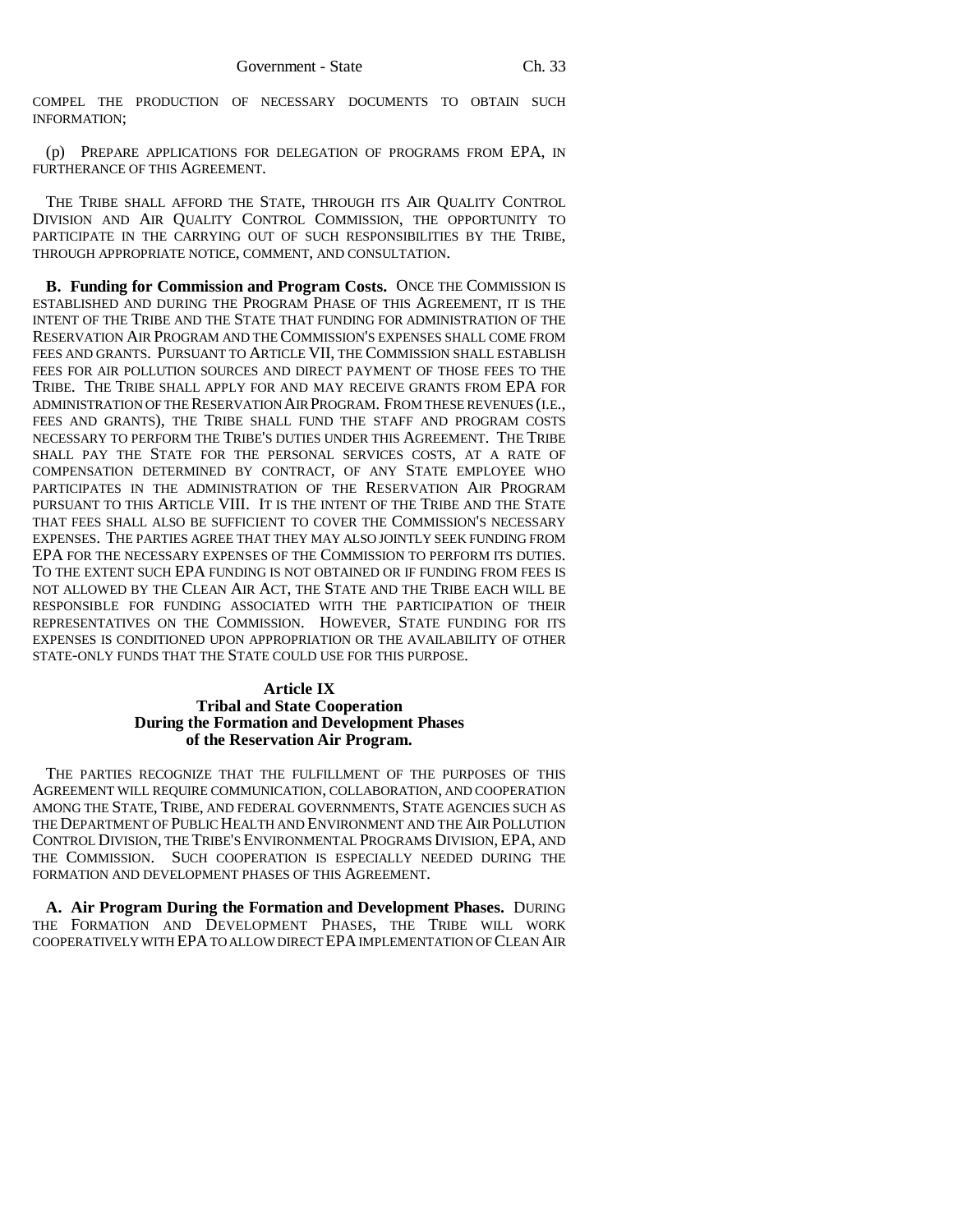ACT REQUIREMENTS FOR SOURCES LOCATED ON TRUST LANDS AND INDIAN SOURCES LOCATED ON FEE LANDS WITHIN THE RESERVATION. WITH REGARD TO FEE LANDS, THE TRIBE WILL NOT JURISDICTIONALLY CHALLENGE THE STATE'S ADMINISTRATION OF SUCH PROGRAMS WITH RESPECT TO NON-INDIAN OWNED AIR POLLUTION SOURCES LOCATED ON FEE LANDS WITHIN THE RESERVATION. DURING THE FORMATION AND DEVELOPMENT PHASES, FOR REGULATION OF NON-INDIAN AIR POLLUTION SOURCES ON FEE LANDS, THE STATE AND THE TRIBE SHALL PARTICIPATE TOGETHER IN REGULATORY ACTIVITIES. IN ITS ADMINISTRATION OF PERMITS FOR NON-INDIAN AIR POLLUTION SOURCES ON FEE LANDS, THE STATE SHALL:

(a) NOTIFY THE TRIBE UPON RECEIPT OF PERMIT APPLICATIONS AND AFFORD THE TRIBE AN OPPORTUNITY TO PARTICIPATE IN THE REVIEW OF PERMIT APPLICATIONS;

(b) AFFORD THE TRIBE THE OPPORTUNITY TO REVIEW AND COMMENT, WITHIN THIRTY (30) DAYS, ON DRAFT NOTICES OF VIOLATION, DRAFT CONSENT ORDERS, DRAFT COMPLIANCE ORDERS, AND DRAFT AIR POLLUTION SOURCE PERMITS PREPARED BY THE APCD;

(c) AFFORD THE TRIBE THE OPPORTUNITY TO PARTICIPATE IN SOURCE INSPECTIONS AND IN SURVEILLANCE ACTIVITIES;

(d) NOTIFY THE TRIBE AND PROVIDE FOR TRIBAL PARTICIPATION IN DECISIONS CONCERNING POTENTIAL ENFORCEMENT ACTIONS, INCLUDING PENALTIES TO BE ASSESSED, AND PARTICIPATION IN ALL NOTICE OF VIOLATION CONFERENCES.

**1. Funding during the Formation and Development Phases.** DURING THE FORMATION PHASE, THE STATE WILL CONTINUE TO ASSESS AND COLLECT FEES AS PROVIDED BY COLORADO STATUTE AND WILL EXPEND SUCH FUNDS TO ADMINISTER THE STATE PROGRAM FOR NON-INDIAN SOURCES ON FEE LANDS. THE TRIBE WILL USE ITS OWN FUNDS OR MAY APPLY FOR EPA GRANTS TO FUND ITS ACTIVITIES. DURING THE DEVELOPMENT PHASE, PERMITTING FEES AND ANY OTHER FEES FOR NON-INDIAN OWNED SOURCES LOCATED ON FEE LANDS WILL BE DIVIDED BETWEEN THE TRIBE AND STATE IN A MANNER THAT IS COMMENSURATE WITH THE RESPONSIBILITIES, COSTS INCURRED, AND TIME SPENT BY EACH PARTY WITH RESPECT TO SUCH PERMITS AND SUCH DIVISION OF FEES SHALL BE AUTHORIZED PURSUANT TO THE STATE AND TRIBAL LEGISLATION CONTEMPLATED HEREIN. THE PARTIES SHALL ENDEAVOR TO REACH AGREEMENT ON THE APPROPRIATE DIVISION OF FEES PRIOR TO THE CONDUCT OF ANY WORK RELATED TO SUCH PERMITS.

**B. Other Cooperation during the Formation and Development Phases.** DURING THE TIME PERIOD THAT THE COMMISSION IS BEING CREATED BY STATE AND TRIBAL LEGISLATION, AND PRIOR TO THE TIME THAT EPA DELEGATES SPECIFIC PROGRAMS TO THE TRIBE, THE TRIBE AND THE STATE AGREE TO COOPERATE AS FOLLOWS:

**1. Technical Assistance.** THE STATE, BY AND THROUGH THE APCD, WILL ADVISE THE TRIBE ABOUT THE KINDS OF TECHNICAL ASSISTANCE THAT IT CAN PROVIDE. THE TRIBE, WITH THE ASSISTANCE OF THE APCD, WILL DEVELOP TECHNICAL ASSISTANCE PRIORITIES. THE APCD WILL MAKE AVAILABLE TECHNICAL EXPERTISE FROM ALL APCD PROGRAM AREAS TO ASSIST THE TRIBE IN THE DEVELOPMENT AND MANAGEMENT OF THE RESERVATION AIR PROGRAM AND TO ASSIST THE TRIBE IN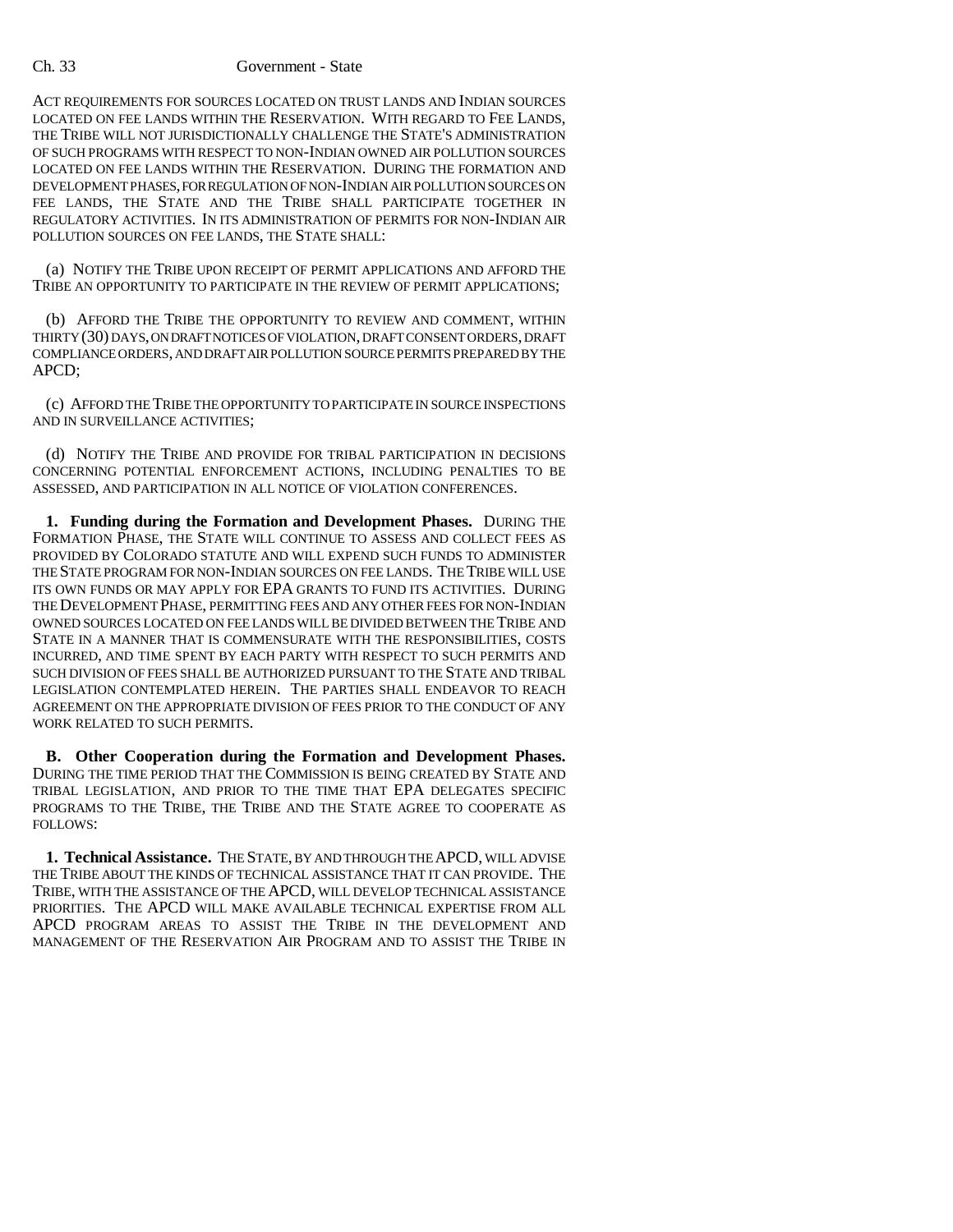Government - State Ch. 33

DEVELOPING ITS OWN TECHNICAL EXPERTISE IN AIR RESOURCE MANAGEMENT. THE TRIBE AND THE APCD AGREE TO EXCHANGE TECHNICAL EXPERTISE REGARDING MATTERS OF MUTUAL INTEREST. UNLESS OTHERWISE REQUIRED BY STATE OR FEDERAL LAW, THE APCD SHALL NOT SHARE OR RELEASE TO ANY OTHER GOVERNMENTAL OR PRIVATE AGENCY OR PERSON, WITHOUT THE WRITTEN CONSENT OF THE TRIBE, ANY INFORMATION OBTAINED BY THE APCD FROM THE TRIBE OR INFORMATION GENERATED BY THE APCD THROUGH TECHNICAL ASSISTANCE TO THE TRIBE; PROVIDED, HOWEVER, THIS CONFIDENTIALITY REQUIREMENT SHALL NOT APPLY TO INFORMATION WHICH HAS ALREADY BEEN DISCLOSED TO THE PUBLIC BY THE TRIBAL COUNCIL OR ITS REPRESENTATIVES AND INFORMATION THAT THE TRIBE SPECIFICALLY APPROVES FOR DISTRIBUTION TO THE PUBLIC. IF THE APCD RECEIVES A REQUEST UNDER THE STATE OPEN RECORDS ACT TO DISCLOSE CONFIDENTIAL INFORMATION, THE APCD SHALL NOTIFY THE TRIBE OF THE REQUEST WITHIN A TIME SUFFICIENT TO ENABLE THE TRIBE TO ASSERT ITS CLAIM TO CONFIDENTIALITY PRIOR TO THE APCD PRODUCING ANY REQUESTED DOCUMENTS.

**2. Training.** UPON REQUEST, THE TRIBE WILL HELP APCD EMPLOYEES IMPROVE THEIR UNDERSTANDING OF SOUTHERN UTE TRADITIONAL VALUES AND PRACTICES, NATURAL RESOURCE VALUES, TREATY AND OTHER FEDERALLY RESERVED RIGHTS, AND RELEVANT LAW ENFORCEMENT POLICY ISSUES. THE APCD WILL PROVIDE THE TRIBE WITH ACCESS TO APCD TRAINING PROGRAMS. TO FACILITATE THE ATTENDANCE OF TRIBAL PERSONNEL AT APCD TRAINING PROGRAMS, THE APCD SHALL NOTIFY THE TRIBE IN ADVANCE OF SUCH PROGRAMS.

**3. Funding.** DURING THE PROGRAM PHASE, THE RESERVATION AIR PROGRAM SHALL BE FUNDED AS SET FORTH IN ARTICLE VIII.

## **Article X Enforcement and Judicial Review.**

**A. During Formation and Development Phase.** PRIOR TO THE FORMATION OF THE COMMISSION AND THE ADOPTION OF THE FEDERAL LEGISLATION AND ACTUAL EPA DELEGATION OF CLEAN AIR ACT PROGRAMS, THE PARTIES AGREE THAT THE STATE MAY EXERCISE CIVIL AND CRIMINAL ENFORCEMENT JURISDICTION OVER NON-INDIANS ON FEE LANDS WITHIN RESERVATION BOUNDARIES FOR VIOLATIONS OF APPLICABLE AIR QUALITY REGULATIONS. APPEALS OF STATE AIR ENFORCEMENT ACTION AND OTHER AIR QUALITY RELATED DECISIONS MAY BE BROUGHT IN STATE COURT CONSISTENT WITH STATE LAW AND REGULATION. PURSUANT TO P.L. 98-290, THE TRIBE MAY EXERCISE JURISDICTION OVER INDIANS ON ALL LANDS WITHIN THE BOUNDARIES OF THE RESERVATION, AND OVER NON-INDIANS ON TRUST LAND, FOR VIOLATIONS OF APPLICABLE TRIBAL AIR QUALITY REGULATIONS. NOTHING HEREIN IS INTENDED AS RESTRICTING, DIMINISHING OR DEFINING THE JURISDICTION OF EPA.

## **B. During the Program Phase.**

**1. Civil Enforcement Action.** FOLLOWING THE ADOPTION OF THE FEDERAL LEGISLATION AND EPA DELEGATION OF CLEAN AIR ACT PROGRAMS CONTEMPLATED BY THIS AGREEMENT, THE TRIBE WILL EXERCISE CIVIL ENFORCEMENT JURISDICTION OVER ANY PERSONS ON ALL LANDS WITHIN RESERVATION BOUNDARIES FOR VIOLATIONS OF THE RESERVATION AIR QUALITY PROGRAM, SUBJECT TO ADMINISTRATIVE REVIEW BY THE COMMISSION. CONSISTENT WITH THE FEDERAL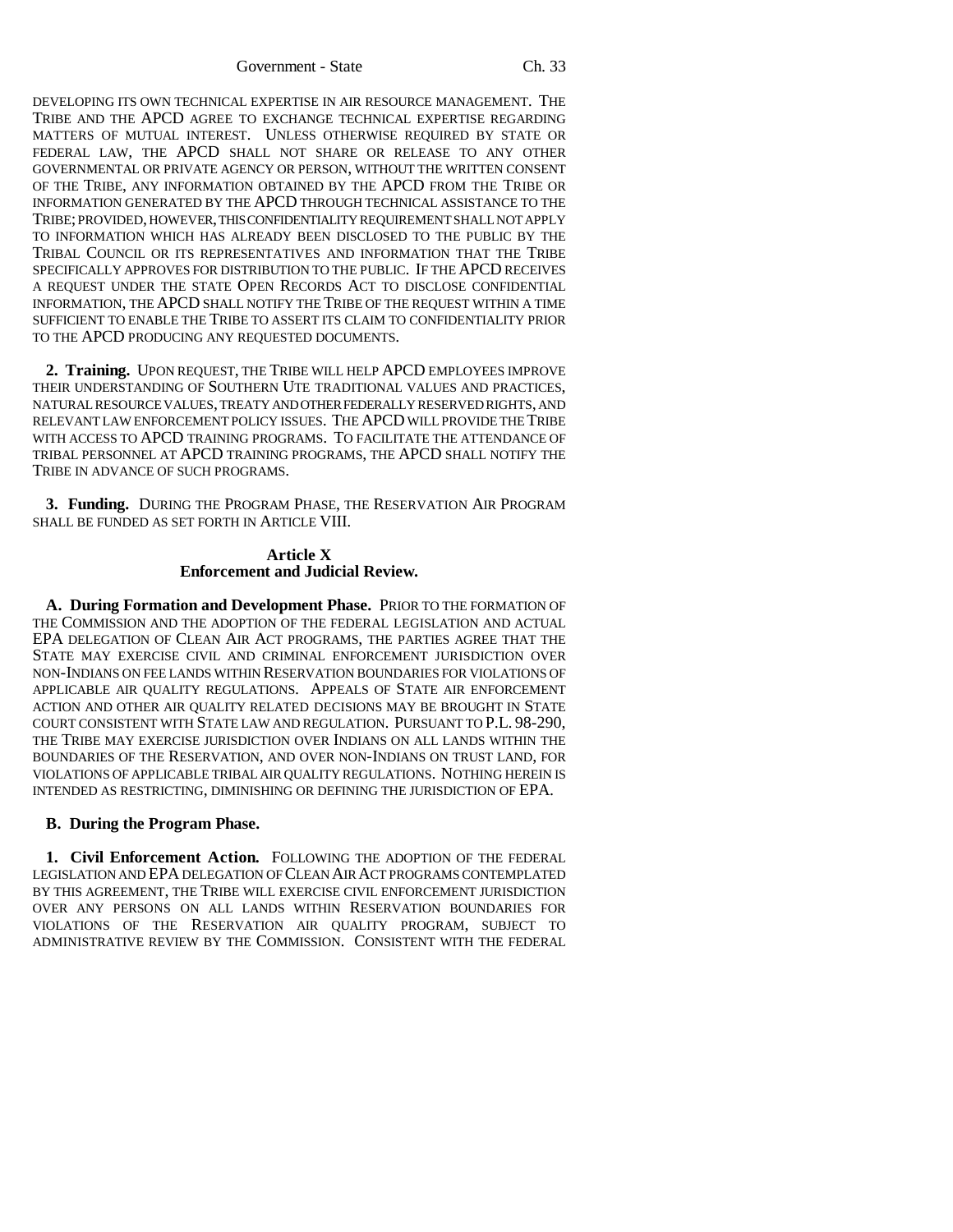LEGISLATION CONTEMPLATED BY THIS AGREEMENT, FINAL DECISIONS OF THE COMMISSION WILL BE SUBJECT TO REVIEW IN FEDERAL DISTRICT COURT IN ACCORD WITH THE PROVISIONS OF THE FEDERAL ADMINISTRATIVE PROCEDURE ACT.

**2. Criminal Enforcement Action.** FOLLOWING THE FORMATION OF THE COMMISSION AND THE ADOPTION OF THE FEDERAL LEGISLATION CONTEMPLATED BY THIS AGREEMENT, IT IS THE INTENT OF THE PARTIES THAT EPA WILL EXERCISE CRIMINAL ENFORCEMENT JURISDICTION OVER ANY PERSONS ON ALL LANDS WITH RESERVATION BOUNDARIES FOR VIOLATIONS OF THE RESERVATION AIR PROGRAM.

## **Article XI Federal Legislation.**

THE STATE AND TRIBE AGREE TO SEEK COOPERATIVELY FEDERAL LEGISLATION TO CONFIRM THE ELIGIBILITY OF THE TRIBE TO RECEIVE A DELEGATION OF AUTHORITY TO ADMINISTER PROGRAMS UNDER THE CLEAN AIR ACT FOR ALL LANDS WITHIN THE BOUNDARIES OF THE RESERVATION, CONTINGENT UPON THE CONTINUED EXISTENCE OF THIS AGREEMENT. THE PURPOSE OF THE FEDERAL LEGISLATION WILL BE TO FACILITATE THE DELEGATION OF AUTHORITY TO THE TRIBE PURSUANT TO THE TERMS AND CONDITIONS OF THIS AGREEMENT AND TO PROVIDE AN EFFECTIVE MECHANISM FOR THE ENFORCEMENT OF PROGRAM REQUIREMENTS AND FOR ADMINISTRATIVE AND JUDICIAL REVIEW. IT IS AGREED THAT THE PARTIES WILL SEEK LEGISLATION WHEREBY, NOTWITHSTANDING ANY LIMITATION CONTAINED IN P.L. 98-290 OR ANY OTHER LIMITATION CONTAINED IN FEDERAL LAW, THE TRIBE WILL BE AUTHORIZED TO BE TREATED AS A STATE FOR CLEAN AIR ACT PURPOSES FOR ALL LANDS WITHIN THE RESERVATION AND RECOGNIZED AS ELIGIBLE TO RECEIVE A DELEGATION OF AUTHORITY FROM EPA TO ADMINISTER PROGRAMS PURSUANT TO THE CLEAN AIR ACT, PROVIDED THAT THIS AGREEMENT AND THE JOINT SOUTHERN UTE INDIAN TRIBE/STATE OF COLORADO ENVIRONMENTAL CONTROL COMMISSION, ESTABLISHED PURSUANT TO STATE AND TRIBAL LAW AS PROVIDED HEREIN, REMAINS IN EFFECT.

## **Article XII Tribal Treatment as a State Applications and Requests for Program Approval.**

DURING THE DEVELOPMENT PHASE, THE TRIBE SHALL APPLY TO EPA FOR APPROVAL OF CLEAN AIR ACT PROGRAMS AND DELEGATION TO THE TRIBE OF THE AUTHORITY TO ADMINISTER SUCH PROGRAMS WITH RESPECT TO ALL LANDS WITHIN THE RESERVATION, AS DETERMINED BY THE COMMISSION AND SUBJECT TO THE TERMS OF THIS AGREEMENT. THE STATE AGREES THAT IT WILL NOT JURISDICTIONALLY CHALLENGE THE TRIBE'S REQUESTS TO EPA FOR APPROVAL OF THESE PROGRAMS OR DELEGATION TO THE TRIBE OF THE AUTHORITY TO ADMINISTER CLEAN AIR ACT PROGRAMS WITH RESPECT TO THE RESERVATION, INCLUDING NON-INDIAN FACILITIES LOCATED OR NON-INDIAN ACTIVITIES CONDUCTED ON FEE LANDS WITHIN THE BOUNDARIES OF THE RESERVATION, PROVIDED SUCH REQUESTS ARE PURSUANT TO THE DETERMINATION OF THE COMMISSION AND SUBJECT TO THE TERMS OF THIS AGREEMENT.

FOR INDIAN TRIBES ESTABLISHING ELIGIBILITY PURSUANT TO 40 C.F.R. § 35.220 (a), EPA MAY PROVIDE FINANCIAL ASSISTANCE IN AN AMOUNT UP TO 95 PERCENT (95%) OF THE APPROVED COSTS OF PLANNING, DEVELOPING, ESTABLISHING, OR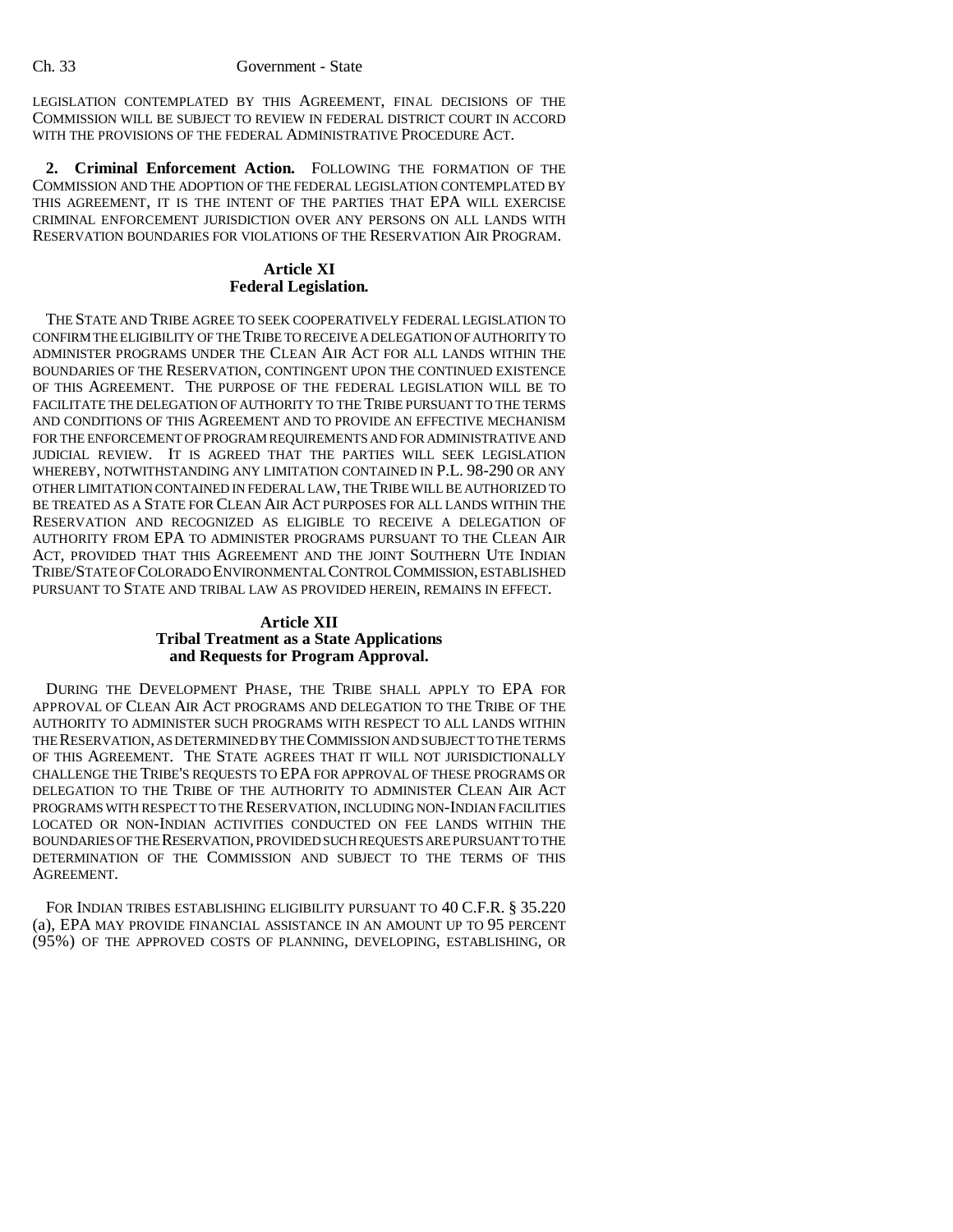APPROVING AN AIR POLLUTION CONTROL PROGRAM, AND UP TO 95 PERCENT (95%) OF THE APPROVED COSTS OF MAINTAINING THAT PROGRAM, 40 C.F.R. § 35.205.

THE TRIBE AND THE STATE AGREE TO COOPERATE IN SEEKING FROM EPA ANY RECOGNITION OF OR DELEGATION TO THE TRIBE NECESSARY TO CARRY OUT THE TERMS AND CONDITIONS OF THIS AGREEMENT. THE STATE AGREES THAT IT WILL SUPPORT AN AMENDED OR ADDITIONAL TAS APPLICATION OR REQUEST FOR PROGRAM DELEGATION BY THE TRIBE WHICH INCORPORATES THE TERMS OF THIS AGREEMENT. THE TRIBE AGREES THAT IT WILL NOT SUBMIT A REQUEST FOR APPROVAL OF A CLEAN AIR ACT PROGRAM OR FOR APPROVAL OF PARTIAL ELEMENTS OF A CLEAN AIR ACT PROGRAM UNLESS ASKED TO DO SO BY THE COMMISSION AND IN ACCORDANCE WITH THE REQUIREMENTS CONTAINED IN THIS AGREEMENT.

#### **Article XIII Miscellaneous.**

**A. Effective Date.** THIS AGREEMENT SHALL BEGIN AND BECOME EFFECTIVE WHEN EXECUTED BY BOTH PARTIES.

**B. Amendment.** THE PARTIES MAY AMEND THIS AGREEMENT FROM TIME TO TIME IN WRITING, PROVIDED THAT SUCH AMENDMENT MUST BEAR THE SIGNATURE OF AN AUTHORIZED REPRESENTATIVE OF EACH PARTY. THIS PROVISION FOR AMENDMENT IS NOT INTENDED TO GRANT TO ANY PARTY INDIVIDUALLY OR TO THE PARTIES COLLECTIVELY ANY LEGISLATIVE AUTHORITY TO CHANGE STATE OR TRIBAL LAW WITHOUT THE CONCURRENCE OF THE APPROPRIATE LEGISLATIVE BODY.

**C. Termination.** THIS AGREEMENT SHALL CONTINUE IN EFFECT UNTIL TERMINATED BY JOINT AGREEMENT OF THE PARTIES, PROVIDED, HOWEVER, THAT EITHER PARTY MAY TERMINATE THE AGREEMENT CONTAINED HEREIN BY GIVING ADVANCE WRITTEN NOTICE OF ONE YEAR TO THE OTHER PARTY. ANY TERMINATION OF THIS AGREEMENT SHALL SERVE TO END THE DELEGATION FROM EPA TO THE TRIBE TO ADMINISTER ANY CLEAN AIR ACT PROGRAMS DELEGATED PURSUANT TO THIS AGREEMENT. THE TERMINATION OF THIS AGREEMENT SHALL ALSO OPERATE AS AN AUTOMATIC REPEAL OF THE STATE AND TRIBAL LEGISLATION ENACTED PURSUANT TO ARTICLE VI OF THIS AGREEMENT.

**D. Notices.** NOTICES HEREUNDER SHALL BE IN WRITING AND SHALL BE GIVEN BY PERSONAL DELIVERY OR BY DEPOSIT IN THE UNITED STATES MAIL BY CERTIFIED MAIL, RETURN RECEIPT REQUESTED, POSTAGE PREPAID AND ADDRESSED TO THE TRIBE AND THE STATE AT THE ADDRESSES SET FORTH BELOW, OR SUCH OTHER PLACE AS IS PROVIDED TO THE OTHER PARTIES BY WRITTEN NOTICE:

SOUTHERN UTE INDIAN TRIBE ATTENTION: TRIBAL CHAIRMAN P.O. BOX 737 IGNACIO, CO 81137

WITH A COPY TO:

SOUTHERN UTE INDIAN TRIBE ENVIRONMENTAL PROGRAMS DIVISION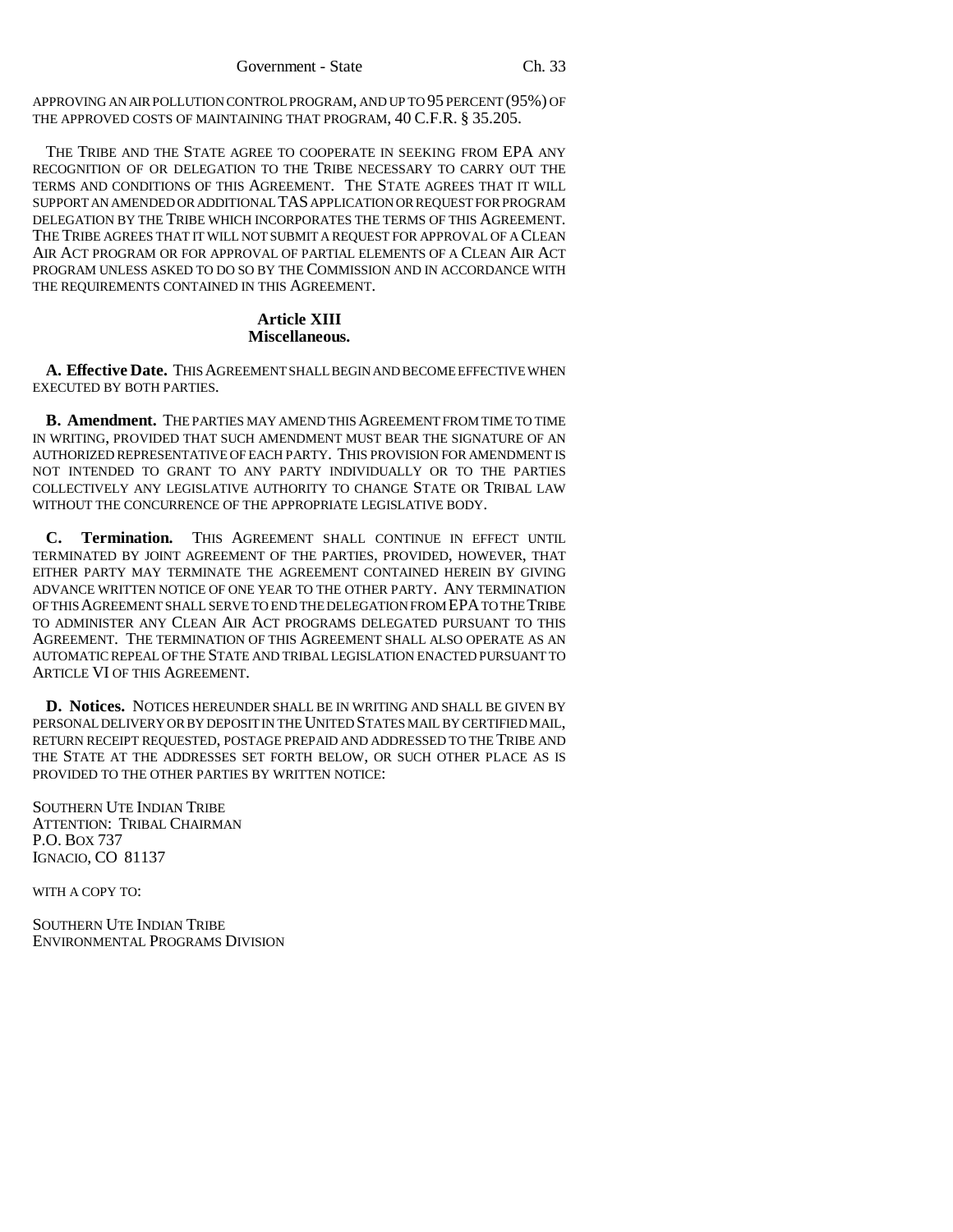ATTENTION: DIRECTOR P.O. BOX 737 IGNACIO, CO 81137

STATE OF COLORADO OFFICE OF THE GOVERNOR 136 STATE CAPITOL DENVER, CO 80203-1792

WITH A COPY TO:

EXECUTIVE DIRECTOR COLORADO DEPARTMENT OF PUBLIC HEALTH AND ENVIRONMENT 4300 CHERRY CREEK DRIVE SOUTH, BUILDING A, FIRST FLOOR DENVER, CO 80246-1530

ATTORNEY GENERAL 1525 SHERMAN STREET, 7TH FLOOR DENVER, CO 80203

NOTICE SHALL BE EFFECTIVE AS OF THE DATE OF RECEIPT.

**E. No Third Party Beneficiaries.** THIS AGREEMENT IS MADE AND ENTERED INTO FOR THE SOLE PROTECTION AND BENEFIT OF THE TRIBE AND THE STATE, AND IS NOT INTENDED TO CREATE ANY BENEFIT, OBLIGATION, OR CAUSE OF ACTION, WHETHER DIRECT OR INDIRECT, FOR ANY PARTY NOT A SIGNATORY TO THIS AGREEMENT.

**F. Severability.** IF ANY PROVISIONS OF THIS INTERGOVERNMENTAL AGREEMENT ARE DETERMINED TO BE PROHIBITED BY OR INVALID UNDER APPLICABLE LAWS, THOSE PROVISIONS SHALL BE INEFFECTIVE ONLY TO THE EXTENT OF SUCH PROHIBITION OR INVALIDITY, WITHOUT AFFECTING THE VALIDITY OR ENFORCEABILITY OF THE REMAINING PROVISIONS OF THIS INTERGOVERNMENTAL AGREEMENT. THE TRIBE AND THE STATE AGREE TO MEET AND NEGOTIATE IN GOOD FAITH TO AMEND THIS INTERGOVERNMENTAL AGREEMENT IN THE EVENT ANY PROVISIONS ARE DETERMINED TO BE PROHIBITED BY OR INVALID UNDER APPLICABLE LAWS.

**G. Complete Understanding.** THIS AGREEMENT IS INTENDED AS THE COMPLETE INTEGRATION OF ALL UNDERSTANDINGS BETWEEN THE PARTIES CONCERNING THE RESERVATION AIR PROGRAM. NO PRIOR OR CONTEMPORANEOUS ADDITION, DELETION, OR OTHER AMENDMENT TO THIS AGREEMENT SHALL HAVE ANY FORCE OR EFFECT WHATSOEVER, UNLESS EMBODIED IN THIS AGREEMENT.

**H. Periodic Review.** ON THE ANNIVERSARY DATE OF THIS AGREEMENT OR ON SOME OTHER MUTUALLY AGREED UPON DATE, BUT IN NO EVENT LESS THAN EVERY THREE YEARS, THE PARTIES TO THIS AGREEMENT AGREE TO MEET AND CONFER TO DISCUSS COMPLIANCE, PROGRESS IN IMPLEMENTATION, WHETHER AMENDMENTS ARE NECESSARY, AND OTHER ISSUES RELATED TO THIS AGREEMENT.

**IN WITNESS WHEREOF,** THE PARTIES HAVE CAUSED THIS AGREEMENT TO BE EXECUTED: